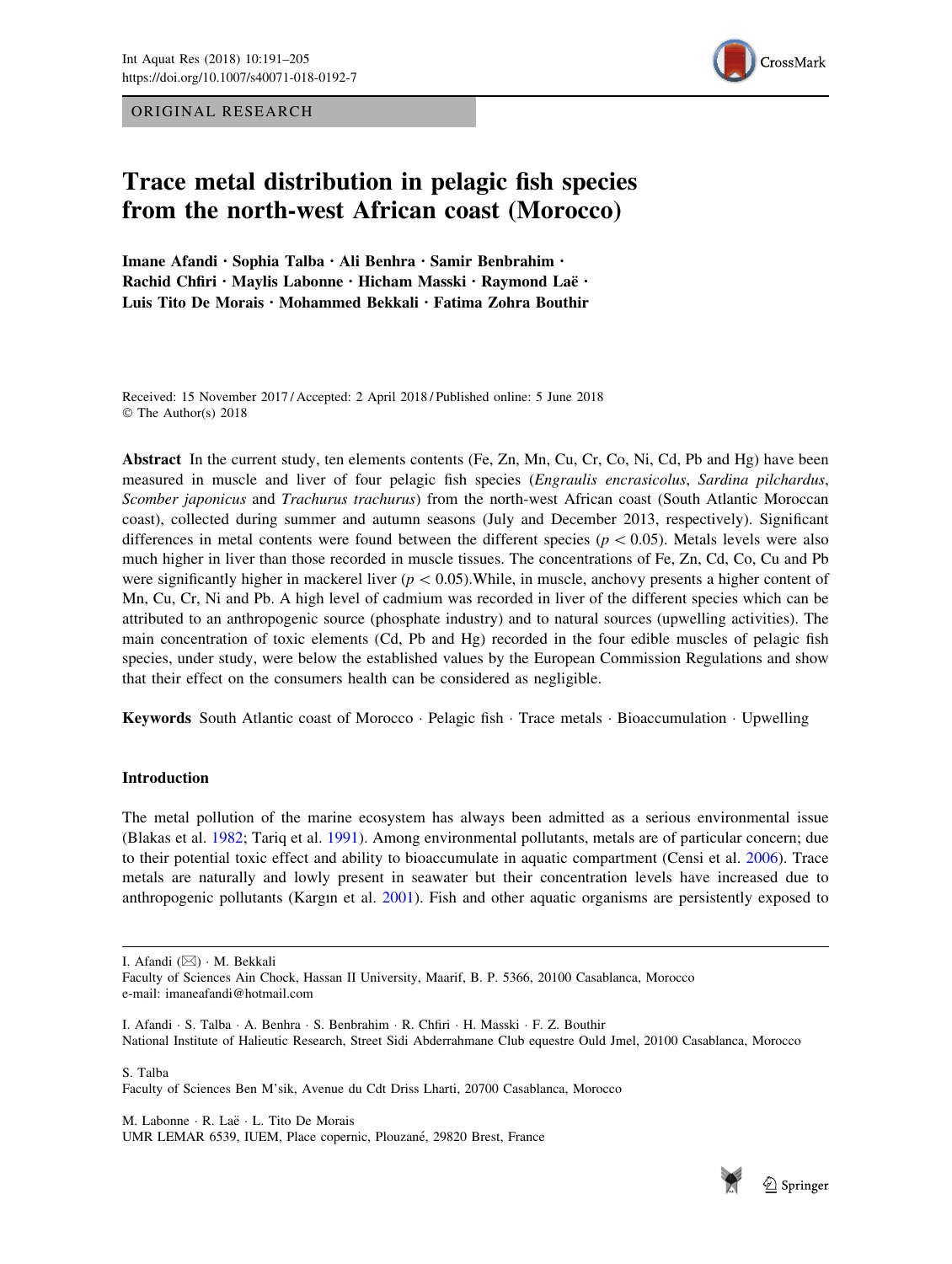chemicals in polluted and contaminated waters (Burger et al. [2002\)](#page-12-0) and are exposed to accumulate considerable amounts of toxic elements from their living environment (Suhaimi et al. [2005\)](#page-14-0). Thus, accumulation occurs in the tissues of fish and can be transferred to higher trophic levels via food chain. Therefore, it is important to evaluate the concentration of toxic elements in fish, because it is representing a potential health risks to the fish organisms and to the higher trophic level organism like humans that potentially consume them (Li et al. [2015](#page-13-0); Vu et al. [2017\)](#page-14-0). Actually, numerous studies have been carried out on trace metals contamination of different species of edible fish (Prudente et al. [1997](#page-14-0); Kucuksezgin et al. [2001](#page-13-0); Lewis et al. [2002](#page-13-0); El Morhit et al. [2009](#page-13-0); Chahid et al. [2014](#page-13-0); Afandi et al. [2015](#page-12-0); Diop et al. [2016](#page-13-0)).

The Moroccan coast, with the Canary Current upwelling ecosystem (CanC), constitute one of the four main eastern boundaries upwelling ecosystems (EBUEs) of the world, which give rise to highly productive ecosystems and fisheries (Pauly and Christensen [1995\)](#page-14-0). In this area, the primary production exceeds  $300 \text{ g cm}^{-2}$  year<sup>-1</sup> (Carr [2002](#page-12-0); Carr and Kearns [2003\)](#page-12-0). Based on this high production, various commercially and socio-economically important fisheries take place in this area such as small pelagic fishes (Boëly and Fréon [1979\)](#page-12-0). Small pelagic fishes are the major target in the fisheries in the Northwest coast of Africa. Over the last decade, total catch has been fluctuating around an average of 1.8 million tones (FAO [2012](#page-13-0)). However, this fishing potential has experienced a decrease in the recent decades. Beyond the impact of fishing activities (Kifani et al. [2008\)](#page-13-0), the Moroccan coast is under threat from the impacts of anthropogenic pollution (UNEP [1999](#page-14-0), [2006](#page-14-0)) and global changes that will affect the water resources either directly (Biswas [2008\)](#page-12-0), by potentiating effects of contaminants (Parry et al. [2007](#page-14-0); Couillard et al. [2008](#page-13-0)), through variations in ocean dynamics and upwelling activities.

In this study, four pelagic fish species including (Engraulis encrasicolus (anchovy), Sardina pilchardus (sardine), trachurus trachurus (horse mackerel) and Scomber japonicus (mackerel)) were selected. These fish species are of particular importance due to their intermediate position in the food web but also for their abundance. They are of crucial economic and biological importance, especially as they are the most consumed species by the Moroccan population. All these species have a gregarious behavior; however, they represent different spatial distribution and diet behaviors. Anchovy is found in the North Atlantic, North and Mediterranean Sea. It lives in coastal waters up to 150 m of depth. It is a planktonophagous species that mainly feeds on phytoplankton (diatoms, dinoflagellates...) and zooplankton (copepods, radiolaria, eggs, larvae…) (INRH [2013](#page-13-0)). In the Atlantic Ocean, sardines are distributed from the North Sea to the Mauritanian coast and can even reach the waters of Senegal (Fréon and Stéquert [1979\)](#page-13-0). It lives in coastal waters up to 120 m of depth. It is a planktonophagous species whose diet consists largely of phytoplankton. Mackerel has a cosmopolitan distribution including warm and temperate waters of the Atlantic, Indian and Pacific Oceans and adjacent seas. It is essentially a near coastal species, with a vertical distribution ranging between 0 and 300 m of depths. Mackerel show a diet that varies according to its stage of life, from a zoo planktonophagous during larval and post-larval stage to piscivory as adult (small pelagic fish, particularly anchovies). The European horse mackerel is distributed mainly on the continental shelf of the Northeast Atlantic. Along the West African coast, this species is distributed over the coast at over 300 m of depth, with preference for the deepest areas of the continental shelf (FAO [2001](#page-13-0)). His diet is mainly composed of decapods (shrimps), juvenile anchovies, myctophids and carangids (FAO [1983;](#page-13-0) COPACE [1984](#page-13-0)).

Thus, the purpose of this work (involved in the framework of EPURE project research program) is to determine and compare the concentrations of Zn, Fe, Cu, Pb, Cd, Cr, Co and Hg in the liver and muscle of four small pelagic fish species from the south Atlantic Moroccan coast during two periods of upwelling phenomena, in July season of strong upwelling and December season of weak upwelling. The objective is also to describe the differences of the concentrations of trace metals between species, between upwelling seasons and to compare the results with guidelines set down by the European Commission Regulation (European Commission Regulation (EC) [2008,](#page-13-0) [2014](#page-13-0), [2015](#page-13-0)) for the safe consumption limits of fish and the other studies.

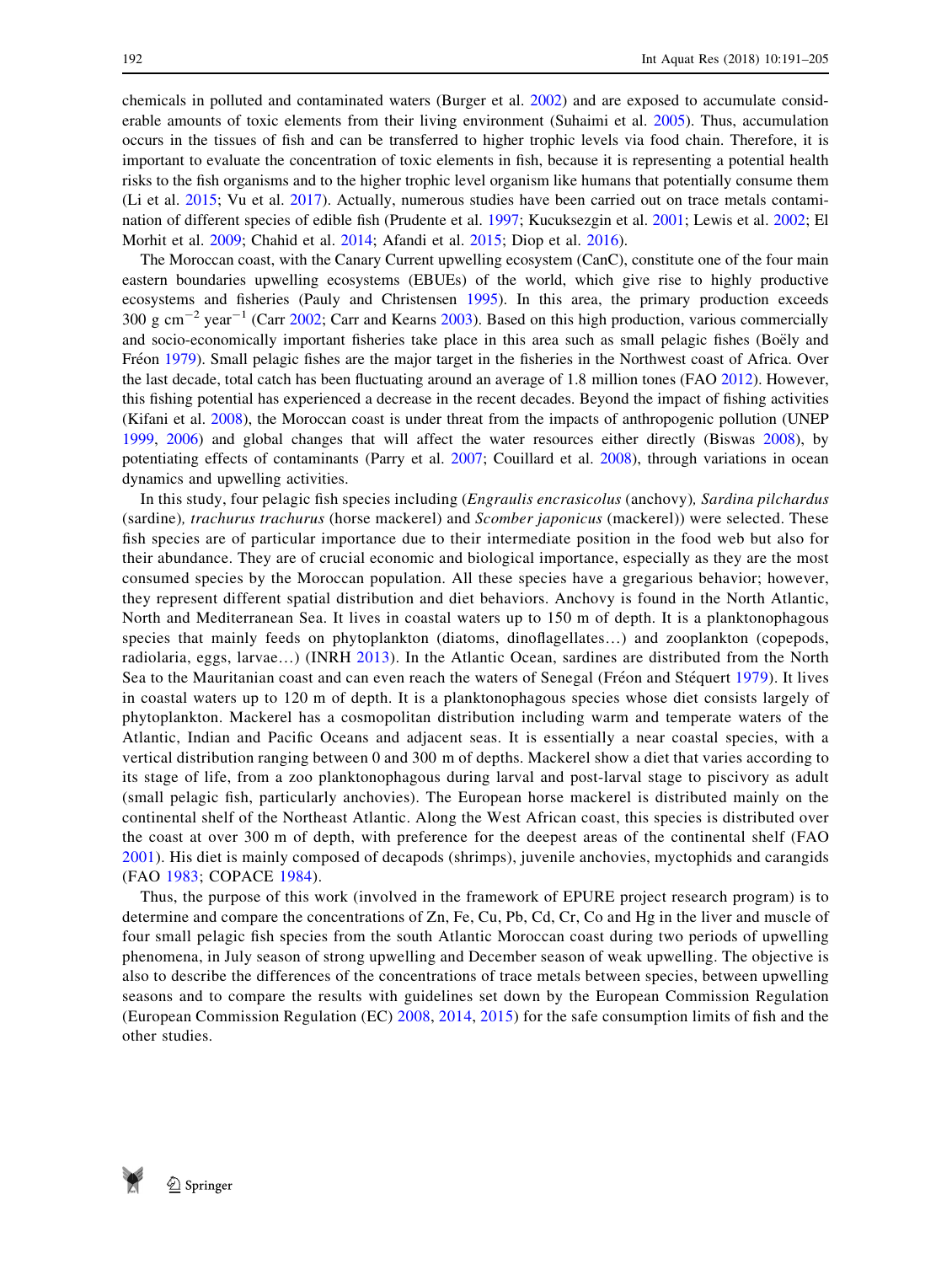#### <span id="page-2-0"></span>Materials and methods

#### Sampling

Four pelagic marine fish (Engraulis encrasicolus, Sardina pilchardus, Scomber japonicus and Trachurus trachurus) were collected on cruises of the R/V ANTEA in summer and autumn season (July and December 2013). The samples were caught with a pelagic trawl at 27 locations in southern Moroccan coastal waters  $(22-30<sup>o</sup>N)$  (Fig. 1). The four species were sampled according to their availability and presence in sufficient quantity. After collection, the total length (cm) and body weight (g) of fishes were measured (Table [1](#page-3-0)). The dissection of samples was done on board, then three replicate, composed of tissues from five individuals, of muscle and liver were removed with ceramic knife and frozen at  $- 20$  °C. In the laboratory, samples were freeze dried for 72 h at  $-55$  °C. Then each dried fish sample was homogenized by mixing in rotating glass bottle, and stored until analysis.

# Samples preparation and analytical method

The digestion procedure is carried out according to the Association of Official Analytical Chemists (AOAC) method: [2000.](#page-12-0) The total mercury levels were determined by an Automated Mercury Analyzer, Aula 254 (Gold trap). The analyses of the other metals were performed on an inductively coupled plasma mass spectrometer (ICP-Q-MS X-Series 2, Thermo Scientific) in Ocean Spectrometry Pole at IUEM (Brest, France). Typically, 400 µL of the archive solution were added to 800 µL of 0.80 M HNO<sub>3</sub> (Merck<sup>®</sup>-Ultrapur Grade) spiked with in (1 ppb) into acid-washed 13 mm o.d. polypropylene tube with rounded bottom (VWR). Samples were introduced to a PFA-ST nebulizer/via a modified SC-Fast introduction system consisting of an SC-2 auto sampler, a six-port valve and a vacuum rinsing pump.



Fig. 1 Study area and sampling location

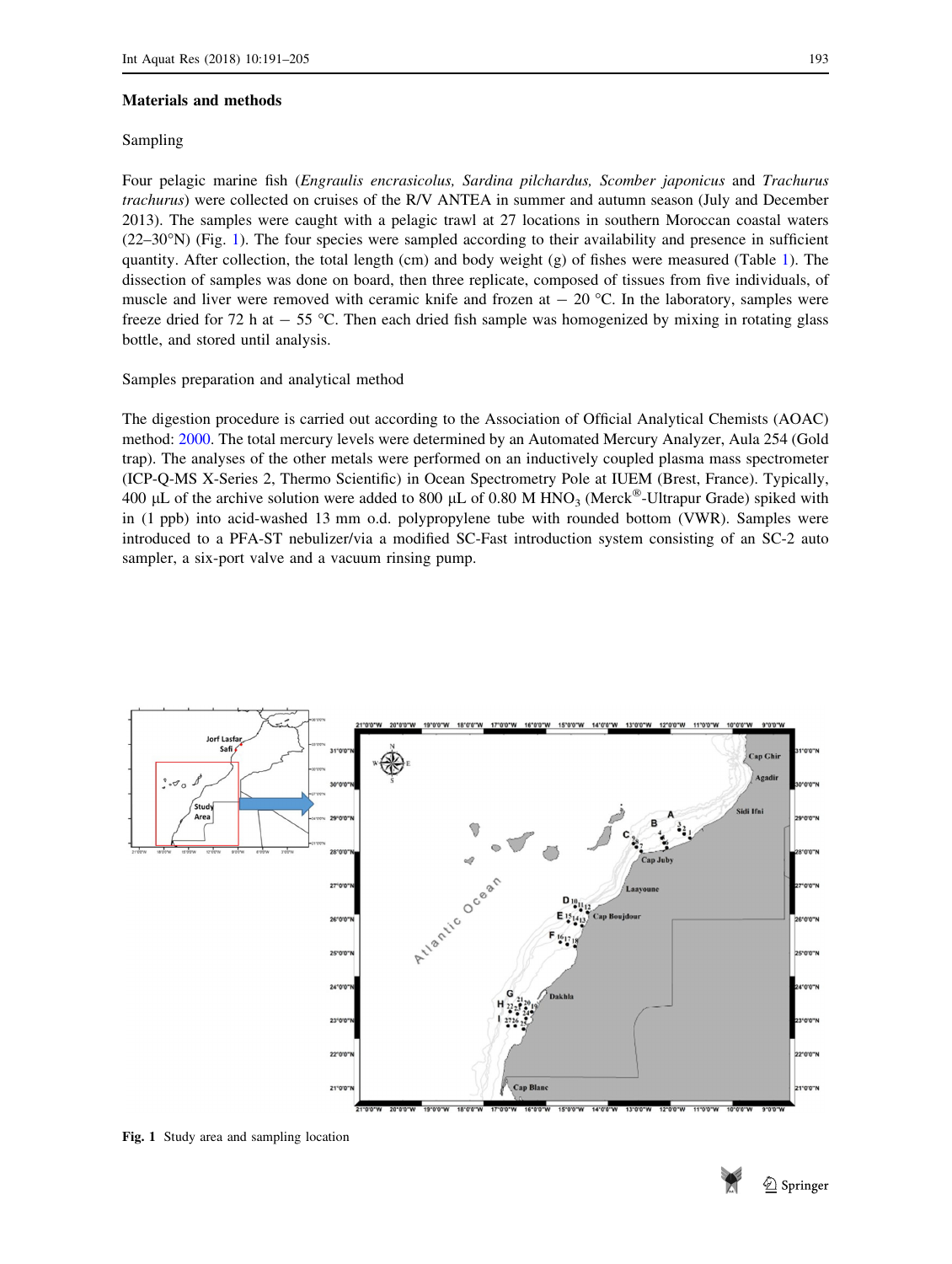| Species                                       | Length $(cm)$   | Weight $(g)$     |
|-----------------------------------------------|-----------------|------------------|
| Anchovy ( <i>Engraulis encrasicolus</i> )     | $13.5 \pm 1.15$ | $19.3 \pm 5.05$  |
| Sardine (Sardina pilchardus)                  | $19 \pm 2.40$   | $43.7 \pm 14.40$ |
| Mackerel (Scomber japonicus)                  | $23 \pm 5.50$   | $65.3 \pm 15.80$ |
| Horse Mackerel ( <i>Trachurus trachurus</i> ) | $21.5 \pm 4.50$ | $92.4 \pm 40.60$ |

<span id="page-3-0"></span>Table 1 The mean length and weight of fish species

Quality assurance and statistical analysis

Stock standard solutions were prepared gravimetrically from mono and multielemental certified standards (Plasma Cal, SCP Science). A 7-point external standard curve was prepared by serial dilutions and analyzed every 30 samples. Indium and rhodium were added as internal standards.

Precision (degree of reproducibility) and accuracy (degree of veracity) of our procedure were controlled through analyses of a certified reference materials Dorm-4 (fish protein, National Research Council, Canada), using the same digest procedures used for samples. Repeated measurements of these reference materials (every 15 samples) yielded a precision (relative standard deviation) between 8 and 15%. Accuracy was extremely good with a variation ranging from 5 to 8% between our measurements and the certified values.

All statistical calculations were carried out with XLSTAT for Windows (Version 2015.1.03.15945). Statistical significance was defined at  $95\%$  ( $p < 0.05$ ). The whole data were subjected to statistical analysis. The inter-species and seasonal differences in element concentrations between fish were performed with a one-way ANOVA, followed by post hoc Turkey tests. Pearson's correlation coefficients were used to examine relationships between the elements in the muscle and liver of the fish species.

# Results

The concentration of ten metals elements measured in liver and muscle tissues are reported for each species in Tables [2](#page-4-0) and [3.](#page-5-0) The results show that whatever the species, metals were more concentrated in the livers than in muscles. We found significant variation in the element concentrations in liver and muscle tissues (one-way ANOVA test,  $p < 0.05$ ). Considering the average concentration of metals in all pelagic species, the metals in livers are present in the following order: Fe  $\geq Zn > Cd > Cu > Mn > Co > Ni > Hg > Cr > Pb$ . However, the sequence of metal content in muscle present the following order Fe  $> Zn > Cu > Mn > Ni > Cr >$  $Cd > Hg > Pb$ –Co. The order of metal accumulation in both organs showed that Cd and Co are much more accumulated in liver than in muscle. Moreover, for all species, the sequence of toxic trace element was as follows:  $Cd > Hg > Pb$  in liver and muscle tissues.

In both organs, iron showed the highest metal level in studied fish, with the highest concentration recorded in mackerel tissues (1158.1  $\pm$  514.8 in liver and 68.52  $\pm$  30.7 µg g<sup>-1</sup> d.w. in muscle). Following iron, zinc showed the second highest levels. In liver of mackerel, Zn represent the highest level (129.65  $\pm$  22.15 µg g<sup>-1</sup> d.w.), however, in muscle the highest concentration of Zn was observed in anchovy and mackerel (36.9  $\pm$  7.5 and 37.5  $\pm$  10.9 µg g<sup>-1</sup> d.w., respectively). The maximum content of Cd and Cu was observed in liver of mackerel (50.07  $\pm$  20.3; 28.30  $\pm$  6.37 µg g<sup>-1</sup> d.w., respectively). In muscle Cd content was high in mackerel  $(0.198 \pm 0.3 \text{ µg g}^{-1} \text{ d.w.})$ , however, the maximum level of Cu, was observed in anchovy  $(6.18 \pm 1.6 \text{ µg g}^{-1} \text{ d.w.})$ d.w.). Levels of toxic metals in livers show that Cd and Pb are more accumulated by mackerel; however, Hg is more accumulated by anchovy (0.49  $\pm$  0.00 µg g<sup>-1</sup> d.w.). The levels of Pb showed a weak variation in muscles of the different fish species. In spite its small size, anchovy had Cd levels slightly higher of those found in horse mackerel. Furthermore, mercury level was significantly high in muscle of horse mackerel ( $p < 0.05$ ). Concentrations of Ni were high in liver of anchovy and horse mackerel (0.521  $\pm$  0.28;  $0.437 \pm 0.52$  µg g<sup>-1</sup> d.w., respectively) and in muscle of anchovy  $(0.33 \pm 0.28$  µg g<sup>-1</sup> d.w.). Co present the same behavior as Cd with high level in liver of mackerel (1.59  $\pm$  0.8 µg g<sup>-1</sup> d.w.) and muscle of anchovy and mackerel (0.064  $\pm$  0.013; 0.068  $\pm$  0.037 µg g<sup>-1</sup> d.w., respectively). Results of concentration of Mn showed that the highest concentrations are registered in liver and muscle of anchovy (4.95  $\pm$  0.67, 2.0  $\pm$  0.3 µg g<sup>-1</sup>

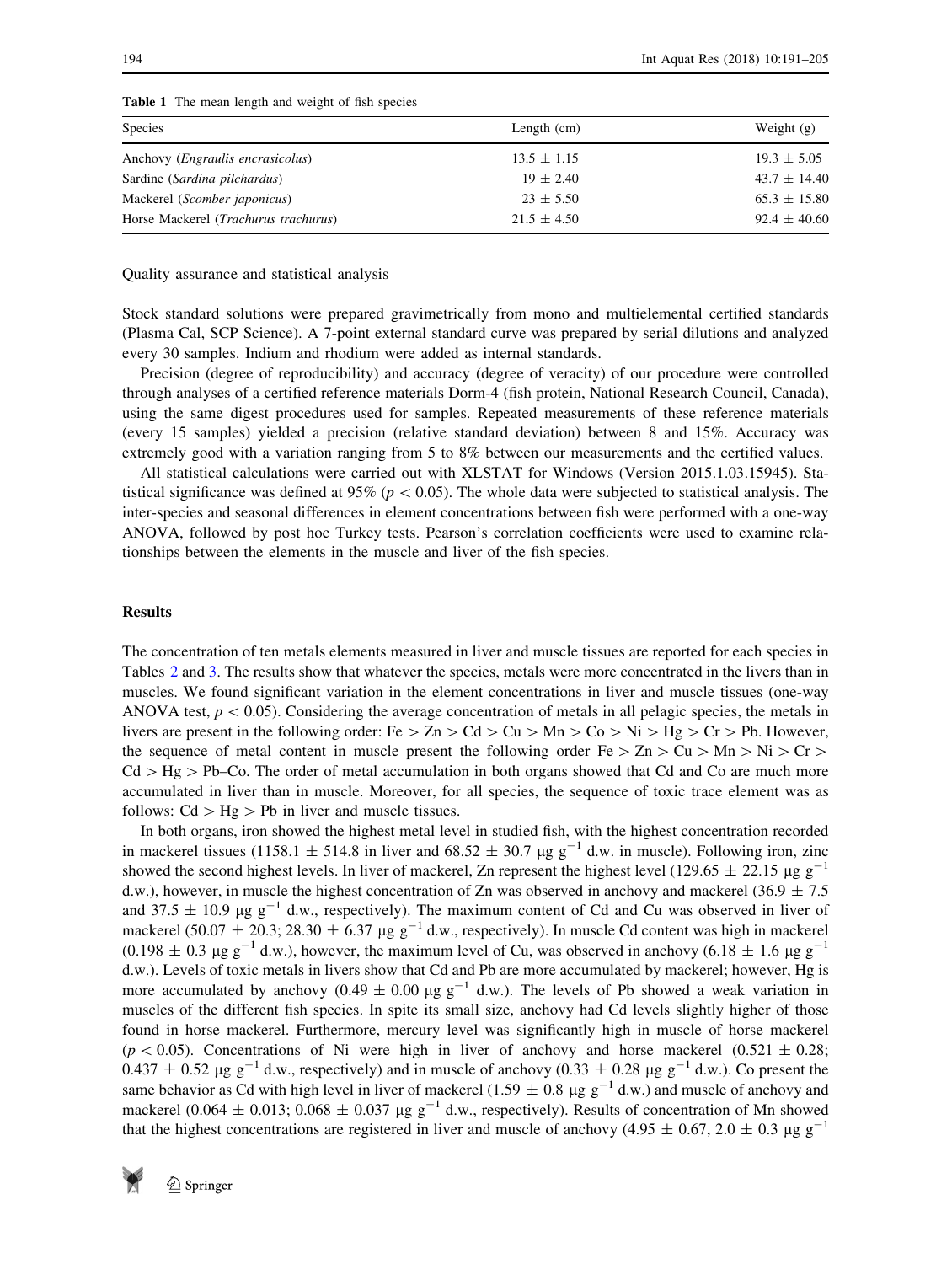<span id="page-4-0"></span>

| $0.078^{\rm bb} \pm 0.02$<br>$0.073^{\text{bb}}\pm0.04$<br>$0.218^{a} = 0.09$<br>$0.058^{\rm bb} \pm 0.03$<br>$0.05\,\pm\,0.03$<br>$0.09\,\pm\,0.02$<br>$0.08 + 0.04$<br>$0.04 \pm 0.03$<br>$0.21 \pm 0.09$<br>$0.25 \pm 0.11$<br>$0.01 - 0.16$<br>$0.09 - 0.43$<br>$0.05 - 0.11$<br>$22.958^{\text{bab}} \pm 12.27$<br>$15.522^{\mathrm{bb}}\pm2.07$<br>$18.431^{bb} \pm 5.73$<br>$28.305^{4a} \pm 6.37$<br>$24.49 \pm 12.57$<br>$16.82 + 9.49$<br>$18.26 \pm 6.16$<br>$19.48 \pm 1.80$<br>$34.05 + 5.70$<br>$27.95 \pm 6.31$<br>16.78-40.96<br>$12.55 - 17.86$<br>10.75-32.58<br>$0.088^{\mathrm{a}\mathrm{a}}\pm0.04$<br>$0.143^{a} = 0.15$<br>$0.098^{a} = 0.08$<br>$0.111^{aa} \pm 0.09$<br>$0.149\,\pm\,0.16$<br>$0.118\,\pm\,0.06$<br>$0.122 \pm 0.10$<br>$0.061\,\pm\,0.02$<br>$0.095 \pm 0.07$<br>$0.128 \pm 0.13$<br>$0.04 - 0.43$<br>$0.03 - 0.14$<br>$0.02 - 0.71$<br>$3.887^{\rm{bab}} \pm 1.05$<br>$3.927^{\text{bab}} \pm 1.05$<br>$3.611^{\rm bb} \pm 1.09$<br>$4.951^{\rm{aa}}\pm0.67$<br>$4.59 \pm 1.42$<br>$3.30 \pm 0.93$<br>$3.81 \pm 1.03$<br>$5.21 \pm 0.14$<br>$3.79 \pm 0.94$<br>$4.92 \pm 0.61$<br>$2.05 - 5.59$<br>2.50-6.27<br>4.42-6.28<br>$0.521^{42} \pm 0.28$<br>$0.447^{aa} \pm 0.34$<br>$0.437an \pm 0.52$<br>$0.242^{33} \pm 0.21$<br>$0.45 \pm 0.56$<br>$0.39 \pm 0.06$<br>$0.26 \pm 0.22$<br>$0.15 \pm 0.09$<br>$0.82\,\pm\,0.08$<br>$0.42 \pm 0.34$<br>$0.13 - 1.58$<br>$0.04 - 0.83$<br>$0.28 - 0.90$<br>$0.392^{\rm hobe} \pm 0.14$<br>$0.221$ $^{\rm{ce}}$ $\pm$ $0.06$<br>$0.938^{\rm bb} \pm 0.49$<br>$1.59\,1^{\rm{an}}\,\pm\,0.8$<br>$0.88 \pm 0.42$<br>$1.29\,\pm\,0.80$<br>$0.21 \pm 0.02$<br>$0.22 \pm 0.07$<br>$1.45\,\pm\,0.73$<br>$3.71 \pm 0.02$<br>$0.17 - 3.72$<br>$0.13 - 0.38$<br>$0.23 - 0.61$<br>$104.70^{bcab} \pm 15.10$<br>$112.575^{ba} \pm 32.55$<br>$129.659^{48} \pm 22.15$<br>$92.064^{\circ b} \pm 14.67$<br>$112.64 \pm 35.72$<br>$129.97 \pm 22.86$<br>$92.80 \pm 15.84$<br>$12,26 \pm 5.09$<br>$125,21 \pm 5.91$<br>64.89-125.46<br>94.39-182.46<br>86.78-122.76<br>$88.03 \pm 3.22$<br>$1077.681an \pm 623.83$<br>$1158.172^{38} \pm 514.8$<br>$1105.77 \pm 679.10$<br>$1085.11 \pm 441.52$<br>Mean $\pm$ SD 432.15 <sup>bb</sup> $\pm$ 57.86<br>$606.53 \,\pm\, 150.66$<br>$2254,10 \pm 12.34$<br>301.540 $\pm$ 78.50<br>$559.605^{\text{bb}} \pm 180$<br>372.91-2262.82<br>477.63-3182.56<br>$930,20 \pm 65.71$<br>224.83-944.79<br>356.63-513.82<br>Engraulis encrasicolus<br>Trachurus trachurus<br>Sardina pilchardus<br>Scomber japonicus<br>Mean $\pm$ SD<br>Mean $\pm$ SD<br>$Mean \pm SD$<br>Min-Max<br>Min-Max<br>Min-Max<br>Autumn<br>Summer<br>Autumn<br>Summer<br>Autumn<br>Summer<br>$n=31$<br>$n = 30$<br>$= 37$<br>$= 6$<br>Liver | £<br>Species | $\overline{z}$ | å                  | Ż             | Mn        | ö             | ්          | £              | J                            | Ъę                             |
|--------------------------------------------------------------------------------------------------------------------------------------------------------------------------------------------------------------------------------------------------------------------------------------------------------------------------------------------------------------------------------------------------------------------------------------------------------------------------------------------------------------------------------------------------------------------------------------------------------------------------------------------------------------------------------------------------------------------------------------------------------------------------------------------------------------------------------------------------------------------------------------------------------------------------------------------------------------------------------------------------------------------------------------------------------------------------------------------------------------------------------------------------------------------------------------------------------------------------------------------------------------------------------------------------------------------------------------------------------------------------------------------------------------------------------------------------------------------------------------------------------------------------------------------------------------------------------------------------------------------------------------------------------------------------------------------------------------------------------------------------------------------------------------------------------------------------------------------------------------------------------------------------------------------------------------------------------------------------------------------------------------------------------------------------------------------------------------------------------------------------------------------------------------------------------------------------------------------------------------------------------------------------------------------------------------------------------------------------------------------------------------------------------------------------------------------------------------------------------------------------------------------------------------------------------------------------------------------------------------------------------------------------------------------------------------------------------------------------|--------------|----------------|--------------------|---------------|-----------|---------------|------------|----------------|------------------------------|--------------------------------|
|                                                                                                                                                                                                                                                                                                                                                                                                                                                                                                                                                                                                                                                                                                                                                                                                                                                                                                                                                                                                                                                                                                                                                                                                                                                                                                                                                                                                                                                                                                                                                                                                                                                                                                                                                                                                                                                                                                                                                                                                                                                                                                                                                                                                                                                                                                                                                                                                                                                                                                                                                                                                                                                                                                                          |              |                |                    |               |           |               |            |                |                              |                                |
|                                                                                                                                                                                                                                                                                                                                                                                                                                                                                                                                                                                                                                                                                                                                                                                                                                                                                                                                                                                                                                                                                                                                                                                                                                                                                                                                                                                                                                                                                                                                                                                                                                                                                                                                                                                                                                                                                                                                                                                                                                                                                                                                                                                                                                                                                                                                                                                                                                                                                                                                                                                                                                                                                                                          |              |                |                    |               |           |               |            |                |                              |                                |
|                                                                                                                                                                                                                                                                                                                                                                                                                                                                                                                                                                                                                                                                                                                                                                                                                                                                                                                                                                                                                                                                                                                                                                                                                                                                                                                                                                                                                                                                                                                                                                                                                                                                                                                                                                                                                                                                                                                                                                                                                                                                                                                                                                                                                                                                                                                                                                                                                                                                                                                                                                                                                                                                                                                          |              |                |                    |               |           |               |            |                |                              |                                |
|                                                                                                                                                                                                                                                                                                                                                                                                                                                                                                                                                                                                                                                                                                                                                                                                                                                                                                                                                                                                                                                                                                                                                                                                                                                                                                                                                                                                                                                                                                                                                                                                                                                                                                                                                                                                                                                                                                                                                                                                                                                                                                                                                                                                                                                                                                                                                                                                                                                                                                                                                                                                                                                                                                                          |              |                |                    |               |           |               |            |                | $13.009^{\rm bcbc} \pm 5.67$ | $0.49^{\mathrm{aa}}\pm0.00$    |
|                                                                                                                                                                                                                                                                                                                                                                                                                                                                                                                                                                                                                                                                                                                                                                                                                                                                                                                                                                                                                                                                                                                                                                                                                                                                                                                                                                                                                                                                                                                                                                                                                                                                                                                                                                                                                                                                                                                                                                                                                                                                                                                                                                                                                                                                                                                                                                                                                                                                                                                                                                                                                                                                                                                          |              |                |                    |               |           |               |            |                | 5.46-19.28                   | $0.48 - 0.5$                   |
|                                                                                                                                                                                                                                                                                                                                                                                                                                                                                                                                                                                                                                                                                                                                                                                                                                                                                                                                                                                                                                                                                                                                                                                                                                                                                                                                                                                                                                                                                                                                                                                                                                                                                                                                                                                                                                                                                                                                                                                                                                                                                                                                                                                                                                                                                                                                                                                                                                                                                                                                                                                                                                                                                                                          |              |                |                    |               |           |               |            |                |                              |                                |
|                                                                                                                                                                                                                                                                                                                                                                                                                                                                                                                                                                                                                                                                                                                                                                                                                                                                                                                                                                                                                                                                                                                                                                                                                                                                                                                                                                                                                                                                                                                                                                                                                                                                                                                                                                                                                                                                                                                                                                                                                                                                                                                                                                                                                                                                                                                                                                                                                                                                                                                                                                                                                                                                                                                          |              |                |                    |               |           |               |            |                |                              |                                |
|                                                                                                                                                                                                                                                                                                                                                                                                                                                                                                                                                                                                                                                                                                                                                                                                                                                                                                                                                                                                                                                                                                                                                                                                                                                                                                                                                                                                                                                                                                                                                                                                                                                                                                                                                                                                                                                                                                                                                                                                                                                                                                                                                                                                                                                                                                                                                                                                                                                                                                                                                                                                                                                                                                                          |              |                |                    |               |           |               |            |                | $7.45 \pm 2.69$              | $0.11 \pm 0.13$                |
|                                                                                                                                                                                                                                                                                                                                                                                                                                                                                                                                                                                                                                                                                                                                                                                                                                                                                                                                                                                                                                                                                                                                                                                                                                                                                                                                                                                                                                                                                                                                                                                                                                                                                                                                                                                                                                                                                                                                                                                                                                                                                                                                                                                                                                                                                                                                                                                                                                                                                                                                                                                                                                                                                                                          |              |                |                    |               |           |               |            |                | $6.23 \pm 3.13$              | $0.05 \pm 0.00$                |
|                                                                                                                                                                                                                                                                                                                                                                                                                                                                                                                                                                                                                                                                                                                                                                                                                                                                                                                                                                                                                                                                                                                                                                                                                                                                                                                                                                                                                                                                                                                                                                                                                                                                                                                                                                                                                                                                                                                                                                                                                                                                                                                                                                                                                                                                                                                                                                                                                                                                                                                                                                                                                                                                                                                          |              |                |                    |               |           |               |            |                | $7.215 \times 2.77$          | $0.10^{\rm cb} \pm 0.129$      |
|                                                                                                                                                                                                                                                                                                                                                                                                                                                                                                                                                                                                                                                                                                                                                                                                                                                                                                                                                                                                                                                                                                                                                                                                                                                                                                                                                                                                                                                                                                                                                                                                                                                                                                                                                                                                                                                                                                                                                                                                                                                                                                                                                                                                                                                                                                                                                                                                                                                                                                                                                                                                                                                                                                                          |              |                |                    |               |           |               |            |                | 2.99-13.19                   | $0.020 - 0.486$                |
|                                                                                                                                                                                                                                                                                                                                                                                                                                                                                                                                                                                                                                                                                                                                                                                                                                                                                                                                                                                                                                                                                                                                                                                                                                                                                                                                                                                                                                                                                                                                                                                                                                                                                                                                                                                                                                                                                                                                                                                                                                                                                                                                                                                                                                                                                                                                                                                                                                                                                                                                                                                                                                                                                                                          |              |                |                    |               |           |               |            |                |                              |                                |
|                                                                                                                                                                                                                                                                                                                                                                                                                                                                                                                                                                                                                                                                                                                                                                                                                                                                                                                                                                                                                                                                                                                                                                                                                                                                                                                                                                                                                                                                                                                                                                                                                                                                                                                                                                                                                                                                                                                                                                                                                                                                                                                                                                                                                                                                                                                                                                                                                                                                                                                                                                                                                                                                                                                          |              |                |                    |               |           |               |            |                |                              |                                |
|                                                                                                                                                                                                                                                                                                                                                                                                                                                                                                                                                                                                                                                                                                                                                                                                                                                                                                                                                                                                                                                                                                                                                                                                                                                                                                                                                                                                                                                                                                                                                                                                                                                                                                                                                                                                                                                                                                                                                                                                                                                                                                                                                                                                                                                                                                                                                                                                                                                                                                                                                                                                                                                                                                                          |              |                |                    |               |           |               |            |                | $48.16 \pm 19.42$            | $0.21 \pm 0.09$                |
|                                                                                                                                                                                                                                                                                                                                                                                                                                                                                                                                                                                                                                                                                                                                                                                                                                                                                                                                                                                                                                                                                                                                                                                                                                                                                                                                                                                                                                                                                                                                                                                                                                                                                                                                                                                                                                                                                                                                                                                                                                                                                                                                                                                                                                                                                                                                                                                                                                                                                                                                                                                                                                                                                                                          |              |                |                    |               |           |               |            |                | $78.74 \pm 9.50$             | $\rm \dot{E}$                  |
|                                                                                                                                                                                                                                                                                                                                                                                                                                                                                                                                                                                                                                                                                                                                                                                                                                                                                                                                                                                                                                                                                                                                                                                                                                                                                                                                                                                                                                                                                                                                                                                                                                                                                                                                                                                                                                                                                                                                                                                                                                                                                                                                                                                                                                                                                                                                                                                                                                                                                                                                                                                                                                                                                                                          |              |                |                    |               |           |               |            |                | $50.072^{22} \pm 20.3$       | $0.210^{bad} \pm 0.09$         |
|                                                                                                                                                                                                                                                                                                                                                                                                                                                                                                                                                                                                                                                                                                                                                                                                                                                                                                                                                                                                                                                                                                                                                                                                                                                                                                                                                                                                                                                                                                                                                                                                                                                                                                                                                                                                                                                                                                                                                                                                                                                                                                                                                                                                                                                                                                                                                                                                                                                                                                                                                                                                                                                                                                                          |              |                |                    |               |           |               |            |                | $6.72 - 85.45$               | $0.092 - 0.342$                |
|                                                                                                                                                                                                                                                                                                                                                                                                                                                                                                                                                                                                                                                                                                                                                                                                                                                                                                                                                                                                                                                                                                                                                                                                                                                                                                                                                                                                                                                                                                                                                                                                                                                                                                                                                                                                                                                                                                                                                                                                                                                                                                                                                                                                                                                                                                                                                                                                                                                                                                                                                                                                                                                                                                                          |              |                |                    |               |           |               |            |                |                              |                                |
|                                                                                                                                                                                                                                                                                                                                                                                                                                                                                                                                                                                                                                                                                                                                                                                                                                                                                                                                                                                                                                                                                                                                                                                                                                                                                                                                                                                                                                                                                                                                                                                                                                                                                                                                                                                                                                                                                                                                                                                                                                                                                                                                                                                                                                                                                                                                                                                                                                                                                                                                                                                                                                                                                                                          |              |                |                    |               |           |               |            |                |                              |                                |
|                                                                                                                                                                                                                                                                                                                                                                                                                                                                                                                                                                                                                                                                                                                                                                                                                                                                                                                                                                                                                                                                                                                                                                                                                                                                                                                                                                                                                                                                                                                                                                                                                                                                                                                                                                                                                                                                                                                                                                                                                                                                                                                                                                                                                                                                                                                                                                                                                                                                                                                                                                                                                                                                                                                          |              |                |                    |               |           |               |            |                | $21.17 \pm 12.64$            | $0.13\,\pm\,0.08$              |
|                                                                                                                                                                                                                                                                                                                                                                                                                                                                                                                                                                                                                                                                                                                                                                                                                                                                                                                                                                                                                                                                                                                                                                                                                                                                                                                                                                                                                                                                                                                                                                                                                                                                                                                                                                                                                                                                                                                                                                                                                                                                                                                                                                                                                                                                                                                                                                                                                                                                                                                                                                                                                                                                                                                          |              |                |                    |               |           |               |            |                | $34.99 \pm 17.13$            | $0.30\,\pm\,0.00$              |
|                                                                                                                                                                                                                                                                                                                                                                                                                                                                                                                                                                                                                                                                                                                                                                                                                                                                                                                                                                                                                                                                                                                                                                                                                                                                                                                                                                                                                                                                                                                                                                                                                                                                                                                                                                                                                                                                                                                                                                                                                                                                                                                                                                                                                                                                                                                                                                                                                                                                                                                                                                                                                                                                                                                          |              |                |                    |               |           |               |            |                | $23.557^{bb} \pm 14.19$      | $0.155^{\text{bot}} \pm 0.094$ |
|                                                                                                                                                                                                                                                                                                                                                                                                                                                                                                                                                                                                                                                                                                                                                                                                                                                                                                                                                                                                                                                                                                                                                                                                                                                                                                                                                                                                                                                                                                                                                                                                                                                                                                                                                                                                                                                                                                                                                                                                                                                                                                                                                                                                                                                                                                                                                                                                                                                                                                                                                                                                                                                                                                                          | Min-Max      | 58.30-210.71   | 2.04<br>$0.35 - 1$ | $0.03 - 2.66$ | 2.58-6.80 | $0.04 - 0.48$ | 9.04-67.94 | $0.003 - 0.12$ | 8.84-65.35                   | 0.034-0.302                    |

 $\blacktriangleright$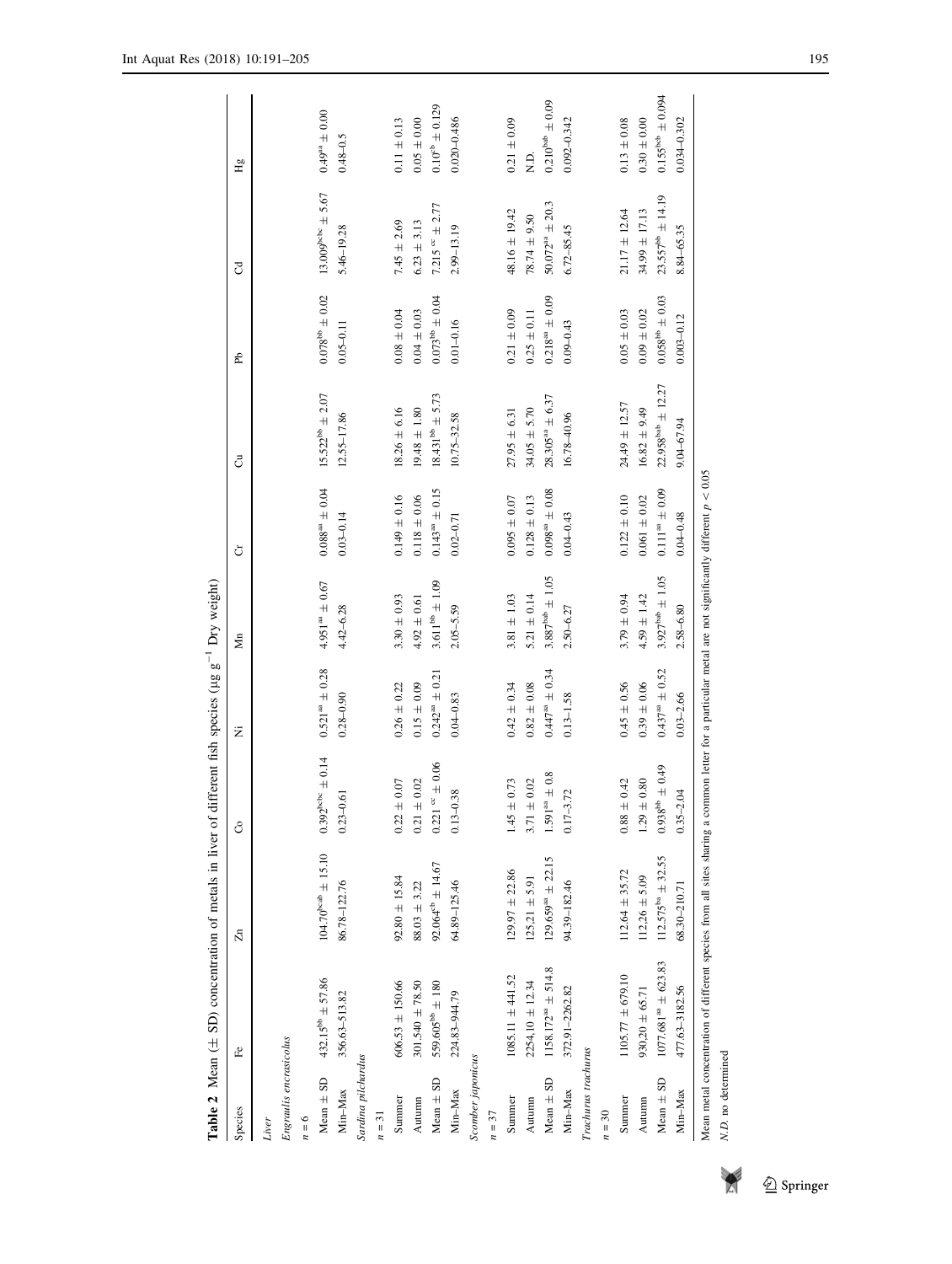|                        | <b>Table 3</b> Mean $(\pm SD)$ concentration of metals in muscle of |                                   |                                                                                                                                                        | different fish species ( $\mu$ g g <sup>-1</sup> Dry weight) |                               |                              |                             |                               |                         |                            |
|------------------------|---------------------------------------------------------------------|-----------------------------------|--------------------------------------------------------------------------------------------------------------------------------------------------------|--------------------------------------------------------------|-------------------------------|------------------------------|-----------------------------|-------------------------------|-------------------------|----------------------------|
| Species                | Fe                                                                  | F                                 | රි                                                                                                                                                     | Ż                                                            | Мn                            | ð                            | ්                           | £                             | ರ                       | Hg                         |
| Muscle                 |                                                                     |                                   |                                                                                                                                                        |                                                              |                               |                              |                             |                               |                         |                            |
| Engraulis encrasicolus |                                                                     |                                   |                                                                                                                                                        |                                                              |                               |                              |                             |                               |                         |                            |
| $n = 6$                |                                                                     |                                   |                                                                                                                                                        |                                                              |                               |                              |                             |                               |                         |                            |
| Mean $\pm$ SD          | $62.43^{\text{abab}} \pm 5.38$                                      | $36.92^{\text{aba}} \pm 7.50$     | $0.064^{\text{abab}} \pm 0.013$                                                                                                                        | $0.332^{\mathrm{a}\mathrm{a}}\,\pm\,0.280$                   | $2.002^{na} \pm 0.380$        | $0.27aa \pm 0.442$           | $6.18^{\mathrm{aa}}\pm1.61$ | $0.066^{48} \pm 0.037$        | $0.195^{aba} \pm 0.072$ | $0.052^{\rm bb} \pm 0.011$ |
| Min-Max                | 56.39-68.56                                                         | 29.53-51.26                       | $0.04 - 0.07$                                                                                                                                          | $0.11 - 0.69$                                                | $1.48 - 2.61$                 | $0.05 - 1.17$                | $4.04 - 8.72$               | $0.02 - 0.12$                 | $0.12 - 0.29$           | $0.044 - 0.060$            |
| Sardina pilchardus     |                                                                     |                                   |                                                                                                                                                        |                                                              |                               |                              |                             |                               |                         |                            |
| $n = 31$               |                                                                     |                                   |                                                                                                                                                        |                                                              |                               |                              |                             |                               |                         |                            |
| Summer                 | $66.79 \pm 34.00$                                                   | $30.66\pm11.00$                   | $0.05\,\pm\,0.13$                                                                                                                                      | $0.16 \pm 0.27$                                              | $1.24 \pm 0.50$               | $0.12 \pm 0.13$              | $4.94 \pm 3.31$             | $0.04\pm0.07$                 | $0.07\pm0.04$           | $0.03\,\pm\,0.01$          |
| Autumn                 | $62.87 + 9.53$                                                      | $37.54 \pm 4.54$                  | $0.06 \pm 0.0$                                                                                                                                         | $0.23 + 0.22$                                                | $1.38 \pm 0.22$               | $0.07\,\pm\,0.02$            | $4.46 \pm 0.81$             | $0.02\,\pm\,0.01$             | $0.03 + 0.01$           | $0.05 \pm 0.01$            |
| Mean $\pm$ SD          | $66.10^{ \mathrm{a} } \pm 31.1$                                     | $31.91^{\rm{ba}} \pm 10.64$       | $0.049^{\rm{beab}} \pm 0.022$                                                                                                                          | $0.172^{a} = 0.255$                                          | $1.26^{bb} \pm 0.462$         | $0.11^{ba} \pm 0.121$        | $4.86^{aa} \pm 3.027$       | $0.035^{\mathrm{bn}}\pm0.033$ | $0.067^{ba} \pm 0.067$  | $0.037^{\rm bb} \pm 0.015$ |
| Min-Max                | 31.42-141.84                                                        | 15.74-60.09                       | $0.02 - 0.12$                                                                                                                                          | $0.02 - 1.29$                                                | $0.21 - 2.35$                 | $0.03 - 0.66$                | $1.74 - 14.32$              | $0.0008 - 0.13$               | $0.01 - 0.33$           | $0.016 - 0.061$            |
| Scomber japonicus      |                                                                     |                                   |                                                                                                                                                        |                                                              |                               |                              |                             |                               |                         |                            |
| $n=37$                 |                                                                     |                                   |                                                                                                                                                        |                                                              |                               |                              |                             |                               |                         |                            |
| Summer                 | $62.00 + 25.83$                                                     | $35.00 + 8.73$                    | $0.06 \pm 0.11$                                                                                                                                        | $0.12 \pm 0.11$                                              | $0.57\,\pm\,0.58$             | $0.11\pm0.11$                | $3.41 \pm 1.26$             | $0.03 + 0.33$                 | $0.20\,\pm\,0.03$       | $0.09 + 0.04$              |
| Autumn                 | $125.14 \pm 11.00$                                                  | $59.66\,\pm\,9.00$                | $0.14\,\pm\,0.0$                                                                                                                                       | $0.33\,\pm\,0.07$                                            | $0.75 \pm 0.09$               | $0.15\pm0.01$                | $5.88\,\pm\,0.51$           | $0.05\,\pm\,0.00$             | $0.19 + 0.04$           | $0.14\pm0.00$              |
| Mean $\pm$ SD          | $68.52^{\mathrm{a}\mathrm{a}}\pm30.7$                               | $37.50^{\mathrm{an}}\,\pm\,10.93$ | $0.068^{34} \pm 0.037$                                                                                                                                 | $0.140^{a} = 0.124$                                          | $0.591^{\circ c} \pm 0.554$   | $0.11^{\mathrm{ba}}\pm0.109$ | $3.60^{\rm{bab}}\pm1.38$    | $0.035^{bn} \pm 0.028$        | $0.198^{an} \pm 0.318$  | $0.094^{\rm bb} \pm 0.042$ |
| Min-Max                | 27.68-155.38                                                        | 21.07-68.68                       | $0.03 - 0.15$                                                                                                                                          | $0.01 - 0.42$                                                | $0.16 - 3.51$                 | $0.02 - 0.52$                | $1.32 - 6.50$               | $0.01 - 0.16$                 | $0.04 - 1.39$           | $0.040 - 0.162$            |
| Trachurus trachurus    |                                                                     |                                   |                                                                                                                                                        |                                                              |                               |                              |                             |                               |                         |                            |
| $n = 30$               |                                                                     |                                   |                                                                                                                                                        |                                                              |                               |                              |                             |                               |                         |                            |
| Summer                 | $33.87 \pm 10.23$                                                   | $17.92 \pm 6.17$                  | $0.04\pm0.09$                                                                                                                                          | $0.16\,\pm\,0.18$                                            | $0.48\,\pm\,0.18$             | $0.14\,\pm\,0.09$            | $2.07\,\pm\,0.61$           | $0.03 \pm 0.15$               | $0.07\,\pm\,0.02$       | $0.24 \pm 0.15$            |
| Autumn                 | $54.00\pm9.00$                                                      | $36.00 \pm 16.52$                 | $0.04\,\pm\,0.02$                                                                                                                                      | $0.11 \pm 0.09$                                              | $0.64\,\pm\,0.11$             | $0.06\,\pm\,0.01$            | $2.47\,\pm\,0.80$           | $0.04\,\pm\,0.02$             | $0.10\,\pm\,0.08$       | $0.15 \pm 0.07$            |
| Mean $\pm$ SD          | $37.07^{bb} \pm 12.5$                                               | $20.78^{\rm cb} \pm 10.57$        | $0.037^{\text{cb}} \pm 0.019$                                                                                                                          | $0.148^{aa} \pm 0.163$                                       | $0.513^{\mathrm{ce}}\pm0.175$ | $0.13^{ba} \pm 0.089$        | $2.13^{\rm cb} \pm 0.64$    | $0.029^{bn} \pm 0.022$        | $0.077^{ba} \pm 0.143$  | $0.221an \pm 0.137$        |
| Min-Max                | $12.75 - 67.55$                                                     | 9.78-51.92                        | $0.01 - 0.10$                                                                                                                                          | $0.01 - 0.69$                                                | $0.29 - 0.94$                 | $0.02 - 0.43$                | $1.17 - 3.87$               | $0.004 - 0.08$                | 0.004-0.77              | 0.064-0.430                |
|                        |                                                                     |                                   | Mean metal concentration of different species from all sites sharing a common letter for a particular metal are not significantly different $p < 0.05$ |                                                              |                               |                              |                             |                               |                         |                            |

<span id="page-5-0"></span>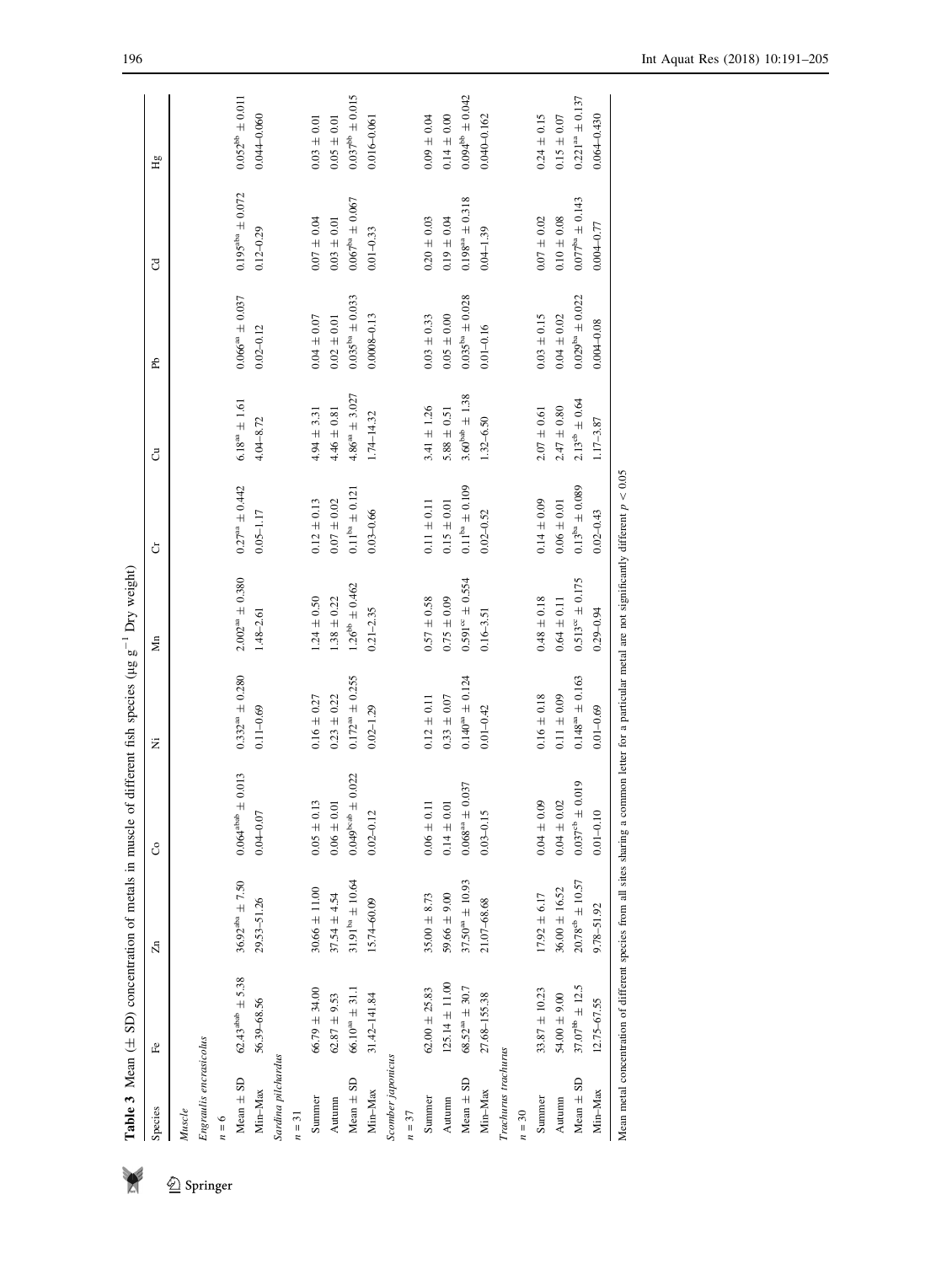d.w., respectively). Finally, Cr represent the higher concentrations in liver of Sardine and horse mackerel  $(0.143 \pm 0.15 \mu g g^{-1}$  d.w) however, in muscle anchovy represent the maximum content  $(0.27 \pm 0.4 \mu g g^{-1}$ d.w). The concentrations of Fe, Zn, Cd, Co, Cu and Pb were significantly higher in mackerel liver ( $p < 0.05$ ). Whereas Mn, Cu, Cr, Ni and Pb were higher in muscle of anchovy (Tables [2](#page-4-0), [3](#page-5-0)).

The mean concentration of metals in tissues of sardine, mackerel and horse mackerel during summer and autumn seasons (anchovy was not represented due to unavailability during warm season) are giving in Figs. 2 and [3](#page-7-0) and Tables [2](#page-4-0) and [3.](#page-5-0) During both seasons, the results showed that the concentration of metals were higher in liver than in muscle. Therefore, there was no clear seasonal pattern in metal concentrations (Figs. 2, [3\)](#page-7-0). The results showed that, indeed, sardine concentrations of Fe, Pb were significantly higher ( $p \lt 0.05$ ) during summer season, whereas Mn were significantly higher  $(p < 0.05)$  during autumn season. For mackerel, concentrations of Fe, Co and Cd were significantly higher ( $p < 0.05$ ) during autumn season. For horse mackerel only Pb concentrations that were significantly higher ( $p < 0.05$ ) during autumn season. In muscle, concentrations of Fe, Co Ni, Cu, Zn were significantly higher ( $p < 0.05$ ) during autumn season for mackerel. However, only Zn and Fe were significantly higher ( $p < 0.05$ ) during autumn season for horse mackerel. No significant differences were observed for the other elements studied here.

Inter-elemental relationships in fish tissues (inter-metal correlation) were assessed by the mean of Person's correlation coefficient. Tables [4](#page-7-0) and [5](#page-8-0) show values of correlation coefficients among metal concentrations. A high significant positive correlation was observed in tissue samples for the trace metal pairs of Fe and (Zn, Cu, Ni, Co), Zn and (Cu, Co), Mn and (Cu, Cr, Ni), Cu and (Ni, Co) in liver. In addition, a high significant correlations were found in muscle between Fe and (Zn, Cu, Co, Cd), Zn and (Cu, Co, Cd), Cu and (Co, Pb, Cd); Co and (Pb, Cd) and Pb–Cd.

## Discussion

In this study, the investigation of trace metal contamination levels in fish from the southern Atlantic Moroccan coast showed the presence of differences of contamination between species and considered organs, as well as



Fig. 2 Seasonal variation in mean metals concentrations  $(\pm S_D)$  in muscle of the three pelagic fish species (asterisk denote significant differences between season)

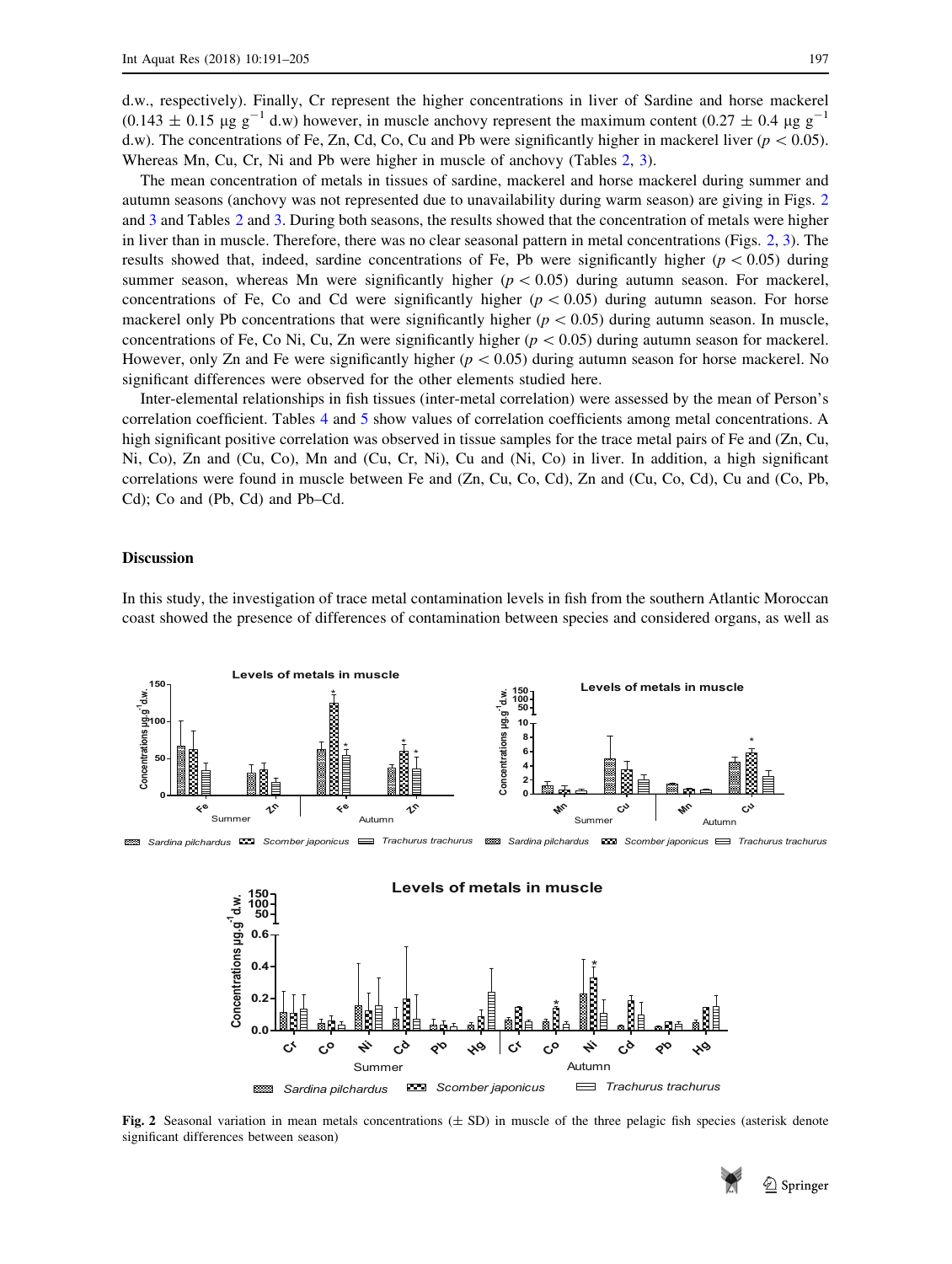<span id="page-7-0"></span>

Fig. 3 Seasonal variation in mean metals concentrations  $(\pm SD)$  in liver of the three pelagic fish species (asterisk denote significant differences between season)

| Metal | Fe       | Zn       | Mn       | Cr    | Cu       | Ni    | Co       | Pb       | Cd       | Hg |
|-------|----------|----------|----------|-------|----------|-------|----------|----------|----------|----|
| Fe    | 1        |          |          |       |          |       |          |          |          |    |
| Zn    | 0.727    | 1        |          |       |          |       |          |          |          |    |
| Mn    | 0.473    | 0.362    | 1        |       |          |       |          |          |          |    |
| Cr    | 0.325    | 0.158    | 0.428    | 1     |          |       |          |          |          |    |
| Cu    | 0.848    | 0.656    | 0.659    | 0.458 | -1       |       |          |          |          |    |
| Ni    | 0.614    | 0.452    | 0.515    | 0.792 | 0.720    | 1     |          |          |          |    |
| Co    | 0.753    | 0.644    | 0.263    | 0.329 | 0.672    | 0.481 | -1       |          |          |    |
| Pb    | 0.396    | 0.335    | 0.463    | 0.279 | 0.532    | 0.394 | 0.329    | 1        |          |    |
| Cd    | 0.178    | 0.073    | $-0.051$ | 0.193 | 0.030    | 0.087 | 0.177    | 0.077    |          |    |
| Hg    | $-0.313$ | $-0.400$ | $-0.365$ | 0.074 | $-0.339$ | 0.004 | $-0.117$ | $-0.151$ | $-0.034$ | -1 |

Table 4 Pearson product-moment correlation coefficients between trace metals in the muscle tissue of fishes

Bold value indicate significant levels at  $p < 0.05$ 

very significant variations between the elements of metals analyzed. Two groups of elements were determined for all the data obtained. It is well known that some of the trace elements control important biological processes by facilitating the binding of molecules to their receptor sites on cell membrane, e.g., Fe, Cu, Zn, Mn, Cr, Ni and Co, representing a group of essential elements to metabolic activities and physiological functions which are present in all animal tissues. However, other metals are known to be potentially toxic, i.e., Hg, Pb and Cd, and may be of natural or anthropogenic origin, representing a group of toxic elements.

## Metal concentrations in fish organs

The results demonstrated that, whatever the species, elements show higher concentrations in liver than in muscle tissue (Tables [2](#page-4-0), [3\)](#page-5-0) as reported in other studies (Diop et al. [2016\)](#page-13-0). Metal accumulation in fish organs

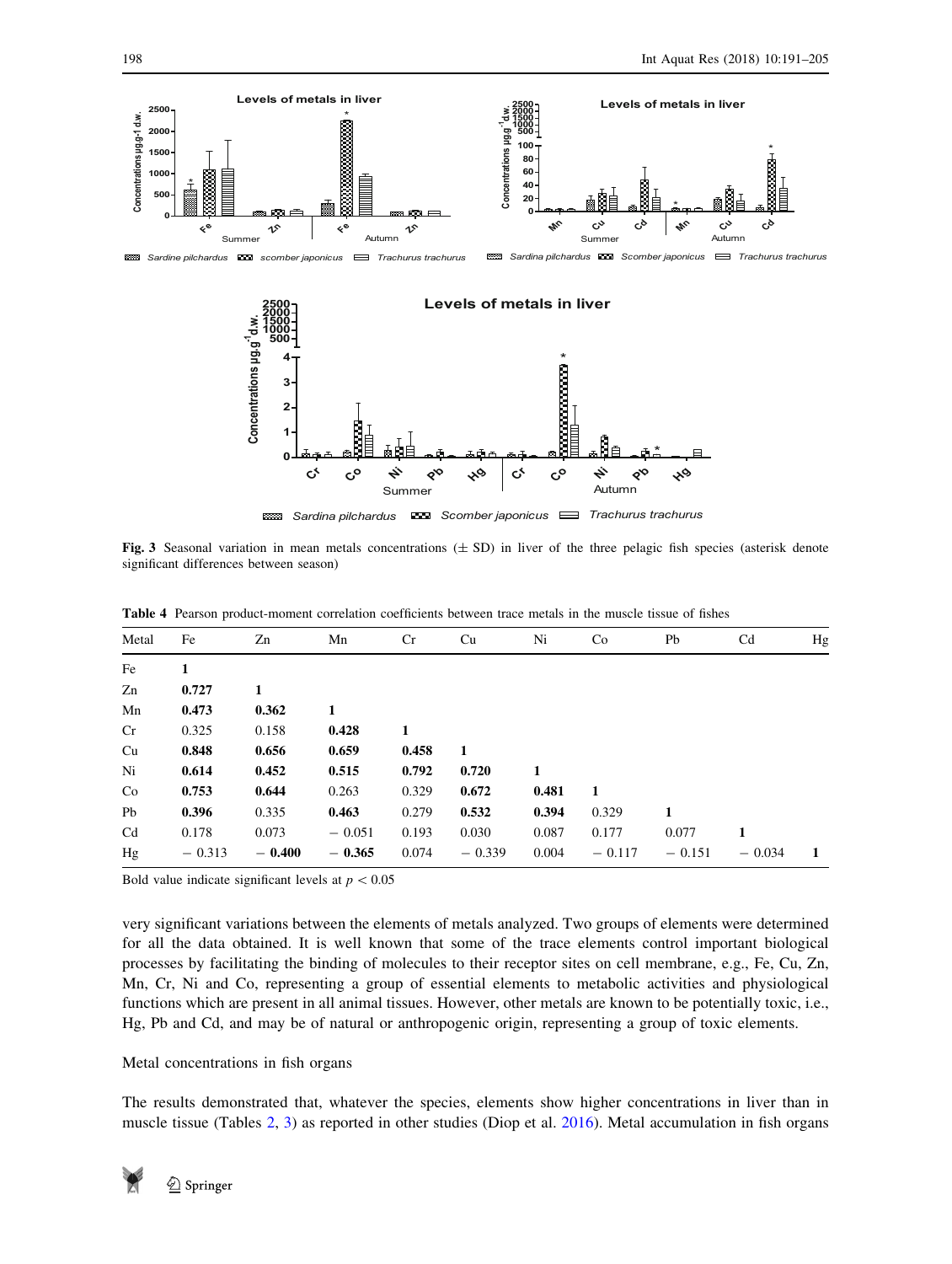|           |          |       |          | <b>THOICE</b> I can be product moment correlation coefficients occured trace means in the fiver though of hones |       |       |       |       |                |    |
|-----------|----------|-------|----------|-----------------------------------------------------------------------------------------------------------------|-------|-------|-------|-------|----------------|----|
| Variables | Fe       | Zn    | Mn       | Cr                                                                                                              | Cu    | Ni    | Co    | Pb    | C <sub>d</sub> | Hg |
| Fe        | 1        |       |          |                                                                                                                 |       |       |       |       |                |    |
| Zn        | 0.787    | 1     |          |                                                                                                                 |       |       |       |       |                |    |
| Mn        | 0.137    | 0.510 | 1        |                                                                                                                 |       |       |       |       |                |    |
| Cr        | $-0.105$ | 0.013 | 0.226    | 1                                                                                                               |       |       |       |       |                |    |
| Cu        | 0.661    | 0.708 | 0.267    | 0.199                                                                                                           | 1     |       |       |       |                |    |
| Ni        | 0.234    | 0.463 | 0.395    | $-0.029$                                                                                                        | 0.197 | 1     |       |       |                |    |
| Co        | 0.686    | 0.668 | 0.198    | $-0.165$                                                                                                        | 0.735 | 0.398 | 1     |       |                |    |
| Pb        | 0.472    | 0.492 | $-0.191$ | $-0.227$                                                                                                        | 0.675 | 0.169 | 0.631 | 1     |                |    |
| Cd        | 0.687    | 0.651 | 0.033    | $-0.233$                                                                                                        | 0.747 | 0.205 | 0.764 | 0.876 | -1             |    |
| Hg        | 0.173    | 0.335 | 0.457    | $-0.161$                                                                                                        | 0.280 | 0.217 | 0.311 | 0.264 | 0.363          | 1  |
|           |          |       |          |                                                                                                                 |       |       |       |       |                |    |

<span id="page-8-0"></span>Table 5 Pearson product-moment correlation coefficients between trace metals in the liver tissue of fishes

Bold value indicate significant levels at  $p < 0.05$ 

relay on the physiological role of the organs (Uysal et al. [2008](#page-14-0)). Liver represent an organ with high metabolic activities and accumulate more elements than organ with lower metabolic activities like muscle (Ploetz et al. [2007](#page-14-0)). These organs with high metabolic activities contain metal-binding proteins involved in the reduction of trace metal functions, like metallothioneins in the liver, allowing them to accumulate a significant higher level of element than the muscle tissue (Roesijadi [1996](#page-14-0); JariC et al. [2011](#page-13-0)). In our study, all metals concentrations in all fish species show the following trend, liver  $>$  muscle.

#### Metal concentrations in different fish species

In our study, the results showed that fish exhibited wide inter-specific variations in metals accumulation in both organs. The liver tissue of predatory fish (mackerel and horse mackerel) contained significantly higher levels of Fe, Co, Cu, Zn, Cd (Table [2\)](#page-4-0), due to their feeding at the higher trophic levels, therefore, by the bioaccumulation and biomagnification of the elements through the food chain. Many studies attributed high metal accumulation to the feeding habit of the fish. Mackerel and horse mackerel feed on fish, crustaceans and cephalopods. Therefore, there is an evidence for metal bioaccumulation and biomagnification; however, evidence for Cd biomagnifications is inconsistent (Vieira et al. [2011\)](#page-14-0).

In the edible muscles of the pelagic species, anchovy was found to have significant higher content of Cr, Mn, Ni, Cu and Pb. Actually; it is well known that metal concentrations in fish tissues are related to metal contents in environment. Thus, this finding in anchovy could be linked to feeding on zooplankton since it is able to accumulate a high metal content. Topping ([1973\)](#page-14-0) have also reported that fish species feeding on plankton contain higher concentration of trace metals than bottom feeding fish. Gundogdu et al. [\(2016](#page-13-0)) reported the same results with high metals content in muscle of E. encrasicolus from Black sea than content found in muscle of T. trachurus and M. barbatus. The reason for high metal concentrations in small fish could also be due to the metal complex with the mucus in skin that is impossible to be purified completely from fish tissue before the analysis. Thus, for small fish the skin may be an important site for the uptake of metals due to their high surface area to body ratio.

Nevertheless, the bioaccumulation process of metals in organisms can also influenced by biotic factors, defining for each species and for each development stage, the ecological characteristics (habitat. diet) and the structural and functional properties of the biological barriers that separate living organisms from their environment and controlling metal absorption. (Boudou and Ribeyre [1997](#page-12-0); Andres et al. [2000;](#page-12-0) Barron [2003](#page-12-0)).

#### Metal accumulation patterns

The general order of monitored metal bioaccumulation in pelagic fish was Fe  $> Zn > Cd > Cu > Mn >$  $Co > Ni > Hg > Cr > Pb$  in liver and  $Fe > Zn > Cu > Mn > Ni > Cr > Cd > Hg > Pb-Co$  in muscle tissue. We observed that the essential metals showed the same order of magnitude, however, only the toxic elements presented different order depending on fish environment. In comparison with data reported for

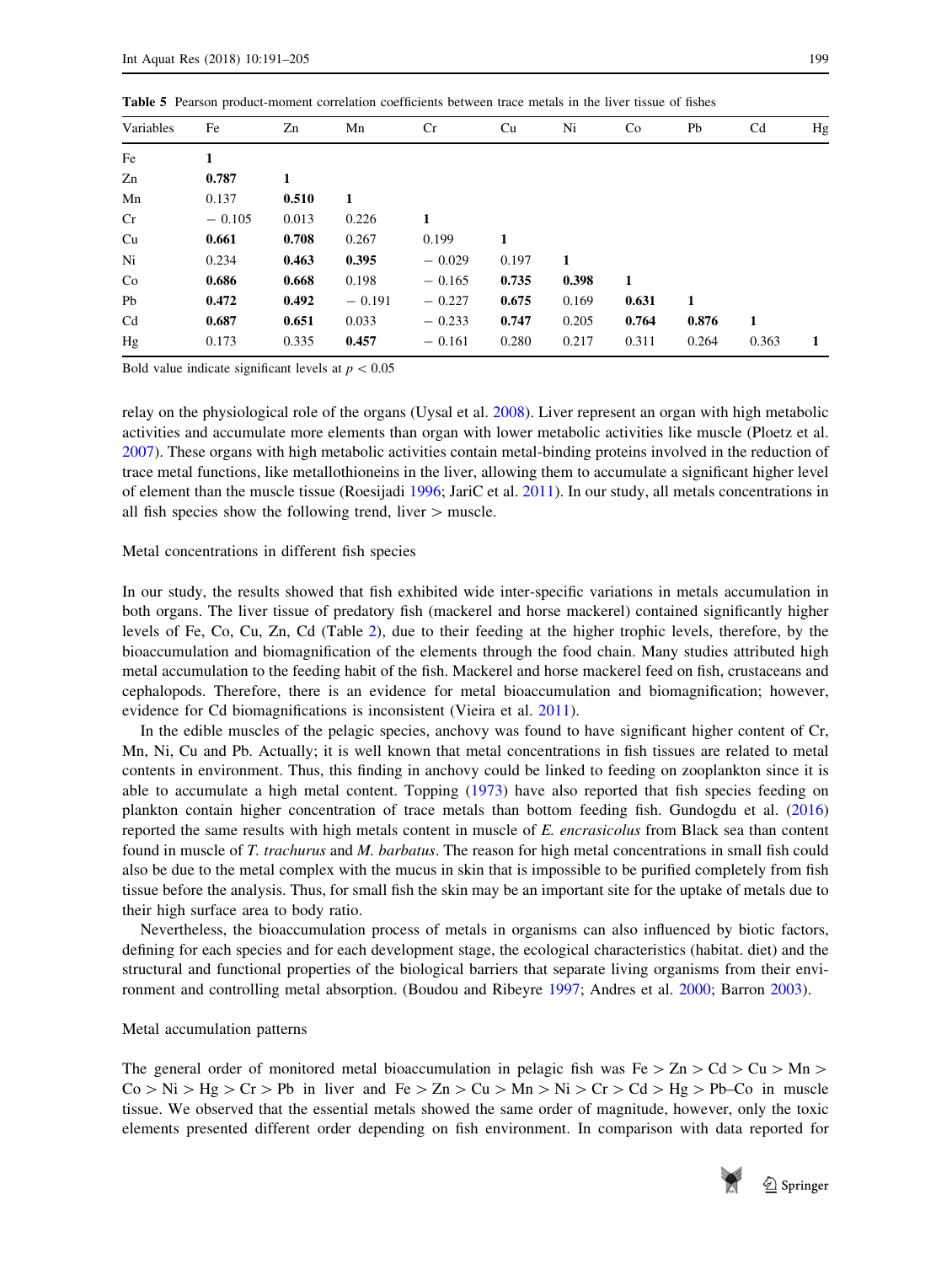pelagic fish from other locations, the observed amount of sequences are different from that indicated by Copat et al. ([2013\)](#page-13-0) in muscle of pelagic fish (muscle of anchovy, mackerel and horse mackerel) from Eastern Mediterranean sea (Zn  $>$  Mn  $>$  Ni  $>$  Cr  $>$  Pb  $>$  Cd), Canli and Atli ([2003\)](#page-12-0) in sardine tissues (Fe  $>$  Zn  $>$  $Pb > Cu > Cr > Cd$ ), Ersoy and Celik ([2009\)](#page-13-0) in muscle (Fe  $\geq Zn > Cu > Mn > Ni > Pb > Cr > Cd$ ) and liver of mackerel (Fe  $\geq$  Zn  $\geq$  Cu  $\geq$  Mn  $\geq$  Cd  $\geq$  Pb  $\geq$  Ni  $\geq$  Cr) both from the Mediterranean sea, and Bilandžić et al. [\(2011](#page-12-0)) in muscle tissue of sardine and mackerel from Adriatic Sea (Cu  $>$  Hg $>$  Pb  $>$  Cd). From these observations, we have noted that cadmium element is the less accumulated metal, at the opposition of our results, which show a large accumulation of cadmium especially in the liver. Cadmium is particularly concentrated in liver of the four studied fish species (Table [2\)](#page-4-0). Data from a previous study showed that cadmium level in liver of various species is less than 10 mg/kg d.w., and more often less than 1 mg/kg d.w. (Romeo et al. [1999](#page-14-0); Henry et al. [2004](#page-13-0); Diop et al. [2016](#page-13-0)). Cadmium were already founded at high levels in fish and mollusks from West African coastal areas such as the Mauritanian water (Romeo et al. [1999;](#page-14-0) Sidoumou et al. [2005\)](#page-14-0), Moroccan coast (Benbrahim et al. [2006](#page-12-0); Maanan [2008](#page-13-0); El Morhit et al. [2013](#page-13-0)) or Senegalese coast (Bodin et al. [2013;](#page-12-0) Diop et al. [2016](#page-13-0)). These high concentrations of Cd were attributed to natural origins, such as upwelling of deep waters, which takes place along the Western Atlantic coast (Romeo et al. [1999\)](#page-14-0). Auger et al. ([2015\)](#page-12-0), has demonstrated that coastal upwelling in Western Atlantic coast, represent the main natural origin of cadmium enrichment of marine ecosystems, whereas the main anthropogenic origin is the phosphate industry effluents. Actually, Morocco is the second phosphate producer in the world. About 27 million tons of phosphate ores are extracted and processed annually to produce phosphoric acid and phosphorus-based fer-tilizers ("Annual Report, Office Chérifien des Phosphates, Maroc," [2012;](#page-12-0) Gaudry et al., [2007](#page-13-0)). The phosphoric acid is produced, from the chemical reaction between sulphuric acid and phosphate ores. During the reaction, calcium sulphate (phosphogypsum), is produced and spread out into the ocean (Auger et al. [2015](#page-12-0)).The phosphogypsum resultant from production of phosphoric acid and phosphorus-based fertilizers contain a significant abundance of crustal elements such as heavy metal, especially cadmium. Thus, the phosphate industry releases a large quantity of Cd off the coast of Morocco around Safi and Jorf-Lasfar (33N) (Gaudry et al. [2007\)](#page-13-0) (Fig. [1](#page-2-0)). However, wind-inducing upwelling of intermediate water along WN African Coast and driving to a re-injection of element (Such as Cadmium) in the surface layer (Auger et al. [2015\)](#page-12-0). In the same study, it has been demonstrated that potential phytoplankton Cd-uptake and Cd-bioaccumulation coincide with the upwelling enrichment and dispersion patterns in waters. This result can explain the high Cd content in muscle of anchovy which feed directly on plankton. The concentrations of Cd in liver and muscle of marine fish were in the same order of those reported in Mauritanian coast (Sidoumou et al. [2005](#page-14-0); Romeo et al. [1999](#page-14-0); Diop et al. [2016](#page-13-0)) and higher than those reported in pelagic fish from Moroccan coast (in central and south zone) (Chahid et al. [2014](#page-13-0); Afandi et al. [2015](#page-12-0)) and in Portuguese water (Vieira et al. [2011](#page-14-0)).

However, metals such as Fe, Zn, Mn, Cr, Ni, Co and Cu are essential elements with useful biological functions. Thus, most organisms have biochemical mechanisms control the amount of these elements into their cells. A number of studies had investigated metal contents in small pelagic fish tissues comparing with those studies, levels of Cu, Mn, Cr, Ni, Fe, Zn Pb and Cd reported in our study are in agreement with those found in muscle and liver of sardine from the upwelled water of Senegalese coast (Diop et al. [2016](#page-13-0)) except for Cr, Fe, Pb and Cd contents in liver which were higher than our results. Also, El Morhit et al. [\(2013](#page-13-0)) reported metal content in muscle of sardine collected from South Atlantic coast of Morocco, which were in same order of magnitude than our results but with higher content of Ni. However, lower metal contents were reported in muscle of anchovy (Cu, Fe, and Zn), sardine tissues (Cd, Cu, Co, Fe, Ni, Pb, and Zn) and in muscle of scombrus (Cd, Co, Cu, Fe, Pb, and Zn) from Marmara Sea (Ergül and Aksan [2013\)](#page-13-0). As stated above, upwelled waters, where the different studied species were collected, may be naturally rich in metal element. Metal content of fish from Mauritanian coast showed a lower concentration of Cd and Cu in sardine, mackerel and horse mackerel, and of Zn in sardine and mackerel, however, higher content of Zn were reported in muscle of horse mackerel (Romeo et al. [1999](#page-14-0)). Therefore, difference in metal accumulation can be controlled by numerous factors, corresponding to the physicochemical characteristics of the aquatic biotopes and to their natural or anthropogenic variations, influencing metals bioavailability, via the chemical speciation reactions, and their transfer and bioaccumulation behavior, in relation to the adaptive responses to the main physiological functions (e.g., respiration, osmo regulation, nutrition) (Boudou and Ribeyre [1997;](#page-12-0) Andres et al. [2000;](#page-12-0) Barron [2003\)](#page-12-0).

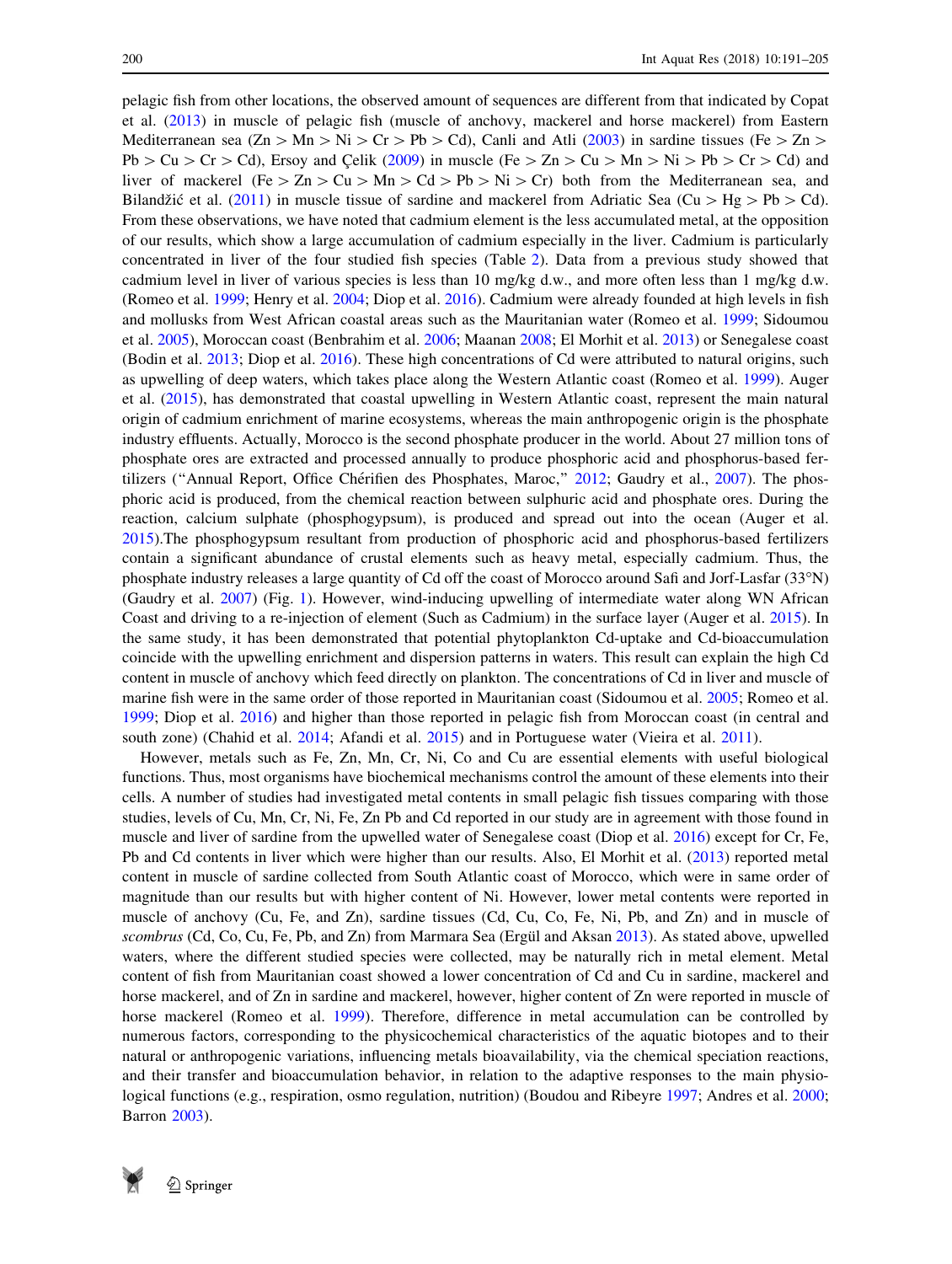Cd, Pb and Hg are non-essential elements with high toxic potential even at low concentrations. Legal thresholds are not available for essential elements in Europe. The European Community proposed threshold values of metal concentrations in fish muscle only for nonessential metals (e.g., Cd, Pb and Hg). The threshold values are expressed as  $\mu$ g g<sup>-1</sup> wet weight and are 0.3 for Pb, 0.5 for Hg and 0.05 for Cd in fishery products. For physiological reasons, some species accumulate this elements more than others and for these species a higher acceptable limit applies for Cd (0.1 µg  $g^{-1}$  wet weight for mackerel and 0.25 µg  $g^{-1}$  wet weight for sardine and anchovy (European Commission (EC) [2008](#page-13-0), [2014,](#page-13-0) [2015\)](#page-13-0). For an easier comparison, our results in dry weight have been converted into  $\mu$ g g<sup>-1</sup> wet weight using a conversion factor CF =  $\frac{Cd}{Cw} = \frac{100}{100-\%H}$  of four between wet and dry mass (Cresson et al. [2017\)](#page-13-0), where Cd and Cw represent the concentrations expressed to dry and wet mass, respectively, and %H is the percentage of humidity in wet tissues determined according to the Association of Official Analytical Chemists (AOAC) method: [2000.](#page-12-0) The Cd concentrations in muscle tissues were 0.05  $\mu$ g g<sup>-1</sup> in anchovy and mackerel, and were 0.02  $\mu$ g g<sup>-1</sup> in sardine and horse mackerel. For Pb, the concentrations were 0.01  $\mu$ g g<sup>-1</sup> in sardine, mackerel and horse mackerel muscles, however, the concentration were 0.02  $\mu$ g g<sup>-1</sup> in anchovy. The Hg concentrations in muscle tissues of anchovy, sardine, mackerel and horse mackerel were 0.013  $\mu$ g g<sup>-1</sup>, 0.009  $\mu$ g g<sup>-1</sup>, 0.024  $\mu$ g g<sup>-1</sup> and 0.055  $\mu$ g g<sup>-1</sup>, respectively. The overall Cd, Pb and Hg levels in the muscle tissues of all the specimens analyzed were well under the proposed limit values. Results of cadmium contents for Sardine are comparable with those reported by Diop et al. [\(2016](#page-13-0)) from Senegalese Coast and higher with those reported by Chahid et al. ([2013](#page-12-0)) and Vieira et al. ([2011\)](#page-14-0). However, these authors reported higher levels of lead and mercury in the same species. For mackerel, results found in our study present also higher cadmium contents and lower levels of Pb than mackerel from Atlantic Ocean in Portuguese waters, and Mediterranean Sea (Vieira et al. [2011](#page-14-0); Falcó et al. [2006\)](#page-13-0). Moreover, lower content of cadmium were reported in horse mackerel from Adriatic Sea and Atlantic Sea (Storelli [2008](#page-14-0); Vieira et al. [2011\)](#page-14-0) and higher content of Hg and Pb (Storelli [2008;](#page-14-0) Vieira et al. [2011;](#page-14-0) Mendil et al. [2010](#page-13-0)) (Table [6\)](#page-11-0).

#### Seasonal concentration patterns

In our study area, there was no clear seasonal pattern in metal contents in fish muscles. In liver tissue, metals concentrations (except Mn and Cu) show a decrease between summer and autumn seasons for sardine, this can probably be attributed to the upwelling intensity, which is greater during the summer season and lower during the autumn season (Makaoui et al. [2005](#page-13-0)). It is well known that upwelling phenomena contribute to metals bioavailability in environment. Bruland and Franks [\(1983](#page-12-0)) reported in the coastal waters of California, elevated levels of Cd, Cu and Zn, explaining that it could be a result from the upwelling of nutrient-rich waters. The same result was also reported by Roméo and Gnassia-Barelli ([1988\)](#page-14-0) for Cd, Fe and Zn on the Mauritanian coast. Whereas in mackerel's liver, seasonal variation of all metals concentrations (except Zn) show an increase between summer and autumn seasons for mackerel. However, in horse mackerel liver no consistent patterns were recorded. Therefore, the seasonal variations of metals concentrations measured in our study could depend upon several factors such as growth and reproductive cycles and changes in water temperature (Ersoy and Celik [2009\)](#page-13-0). These variations can also be reported to the water circulation along the coast and upwelling intensity. Additionally, the differences noted in seasonal patterns between species could be due to variations in feeding habits, in spatial migration, feeding and intrinsic factors such as different rates of physiological process and uptake.

Inter-elemental relationships in fish tissues (inter-metal correlation) (Tables [4](#page-7-0), [5\)](#page-8-0) shows significant correlations among the elements (Fe, Zn, Mn, Cr, Cu, Ni, Co and Pb) in muscle and (Fe, Zn, Mn, Cu, Co, Pb and Cd) in liver. The correlation between the different elements observed in the same tissue of fish can be explained by the similar accumulation behavior of trace elements in the fishes and their interactions (Kojadinovic et al. [2007\)](#page-13-0).

## **Conclusion**

Based on the analyses of fish samples, trace metal concentrations in fish from the south Atlantic Moroccan coast were broadly comparable to those found in similar national and international studies. In this work, there

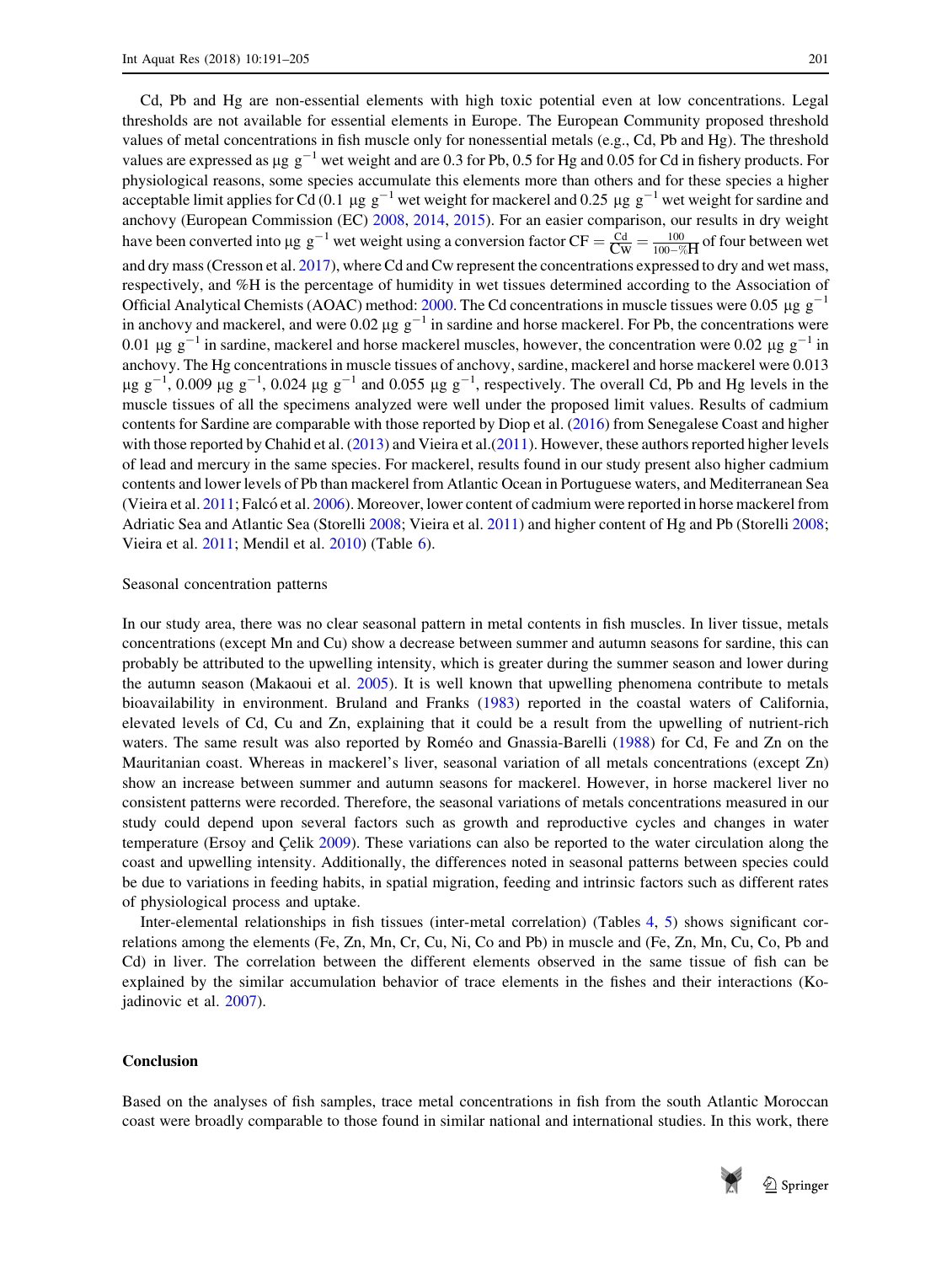<span id="page-11-0"></span>

|                     | Table 6 Comparison heavy metal concentrations (µg   |                         | $\int_{-\infty}^{\infty}$                                       | in fish with values taken from the open literature |                                 |                               |                            |                                 |                                     |                              |                               |                          |
|---------------------|-----------------------------------------------------|-------------------------|-----------------------------------------------------------------|----------------------------------------------------|---------------------------------|-------------------------------|----------------------------|---------------------------------|-------------------------------------|------------------------------|-------------------------------|--------------------------|
| Fish species        | Region                                              | ۴e                      | A                                                               | $\mathbf{M}$ n                                     | ්                               | රි                            | ö                          | Ż                               | ප                                   | Рb                           | Нg                            | References               |
| Sardine             | Atlantic sea (ww)                                   |                         |                                                                 |                                                    |                                 |                               |                            |                                 | 0.0017-0.0151                       | 0.0029-0.056                 | 0.0116-0.028                  | Vieira et al.<br>2011    |
| Sardine             | Mediterranean sea<br>$\left( {\bf w}{\bf w}\right)$ |                         |                                                                 |                                                    |                                 |                               |                            |                                 | $0.002 - 0.01$                      | $0.01 - 0.08$                | $0.07 - 0.09$                 | Falcó et al.<br>2006     |
| Sardine             | Senegalese Coast<br>(dw)                            | $(L)$ 599.8<br>(M) 72.3 | (M) 20.92<br>$(L)$ 90.23                                        | (M) 1.87<br>$(L)$ 3.84                             | $(L)$ 18.19<br>$($ M) 4.96 $\,$ |                               | (M) 0.248<br>(L) 1.244     | (M) 0.126<br>(L) 0.394          | (M) 0.051<br>$(L)$ 18.11            | (M) 0.023<br>(L) 0.249       | $\overline{1}$                | Diop et al. 2016         |
| Sardine             | Marmara Sea (dw)                                    | (M) 39.7<br>$(L)$ 110   | $(M)$ 30.8 $\,$<br>$(L)$ 55.4                                   |                                                    | $(M)$ 3.03<br>$(L)$ 3.55        | $(1) 0.09$<br>(M)0.04         | (M) 0.37<br>$(L)$ 0.32     | $(M)$ $0.05\,$<br>$(L)$ 0.36    | $(M)$ $0.05$<br>$(\mathbb{L})$ 0.07 | $(M)$ 0.10<br>$(1) 0.09$     | $(M)$ 0.11<br>$(L)$ 0.02 $\,$ | Aksan 2013<br>Ergül and  |
| Mackerel<br>Anchovy |                                                     | (M) 26.3<br>(M) 33.9    | (M) 24.5<br>$(M)$ 18                                            |                                                    | $(M)$ 2.05<br>$(M)$ 2.7         | $(M)$ 0.05<br>$(M)$ 0.04 $\,$ | $(M)$ 0.33<br>(M) 0.72     | $(M)$ $0.06$<br>$(M)$ 0.27 $\,$ | $(M)$ 0.02<br>$(M)$ 0.01            | $(M)$ 0.03<br>$(M)$ $0.01\,$ | (M) 1.31<br>$(M)$ 0.11        |                          |
| Sardine             | Morocco (ww)<br>Atlantic coast                      | $(M)$ 11.67-15.90       | $\mathcal{L}$<br>$(M)$ 3.54-12.                                 | $(M) 0.02 - 0.18$                                  | $(M) 0.01 - 1.10$               |                               | $(M) 0.001 - 0.02$         | $(M) 1.10 - 2.8$                | $(M) 0.01 - 0.23$                   | $(M) 0.001 - 0.008$          |                               | El Morhit et al.<br>2013 |
| Mackerel<br>Horse   | Adriatic sea (ww)                                   |                         |                                                                 |                                                    |                                 |                               |                            |                                 | $0.01 - 0.03$                       | ND-0.06                      | $0.16 - 2.41$                 | Storelli 2008            |
| Mackerel<br>Horse   | Atlantic sea (ww)                                   |                         |                                                                 |                                                    |                                 |                               |                            |                                 | $0.003 - 0.0141$                    | $0.0031 - 0.0215$            | 0.038-0.3371                  | Vieira et al.<br>2011    |
| Mackerel<br>Horse   | Black sea (ww)                                      |                         |                                                                 |                                                    |                                 |                               |                            |                                 | 0.22                                | 0.64                         |                               | Mendil et al.<br>2010    |
| Mackerel            | Mediterannean sea<br>(ww)                           |                         |                                                                 |                                                    |                                 |                               |                            |                                 | $0.003 - 0.01$                      | $0.01 - 0.02$                | $0.06 - 0.15$                 | Falcó et al.<br>2006     |
| Sardine             | Atlantic sea Morocco<br>(ww)                        |                         |                                                                 |                                                    |                                 |                               |                            |                                 | 0.0058                              | 0.02                         | 0.038                         | Chahid et al.<br>2014    |
| Sardinella          | Mauritanian Coast<br>(dw)                           |                         | 1.6                                                             |                                                    | 2.8                             |                               |                            |                                 | 0.02                                |                              | 0.09                          | Romeo et al.<br>1999     |
| Mackerel<br>Horse   |                                                     |                         | $\overline{c}$<br>$\mathfrak{L}% _{0}^{\alpha}(\mathbb{R}^{2})$ |                                                    | 1.6<br>$1.7\,$                  |                               |                            |                                 | 0.03<br>0.04                        |                              | 0.03<br>$\Xi$                 |                          |
| Mackerel            |                                                     |                         |                                                                 |                                                    |                                 |                               |                            |                                 |                                     |                              |                               |                          |
| Anchovy             | Moroccan Atlantic<br>coast (dw)                     | 432.15 (L)<br>62.42(M)  | 36.19 (M)<br>104.7 (L)                                          | $2.00~(M)$<br>4.95 (L)                             | $15.52$ (L)<br>6.17 (M)         | $0.39$ (L)<br>0.06(M)         | $0.269$ (M)<br>$0.088$ (L) | 0.33(M)<br>$0.52$ (L)           | 0.195(M)<br>$13.0~(\mathrm{L})$     | $0.066$ (M)<br>$0.078$ (L)   | 0.052 (M)<br>$(196.0)$        | Present study            |
| Sardina             |                                                     | 66.09 (M)<br>559.6 (L)  | $104.7~(\mathrm{L})$<br>31.9 (M)                                | 3.611 (L)<br>1.263(M)                              | 4.86 (M)<br>$18.4~(\mathrm{L})$ | 0.221(L)<br>0.049             | 0.109 (M)<br>$0.143$ (L)   | 0.172 (M)<br>$0.242$ (L)        | 0.067(M)<br>7.215 (L)               | 0.035(M)<br>$0.073$ (L)      | 0.037 (M)<br>$0.10(L)$        |                          |
|                     |                                                     |                         |                                                                 |                                                    |                                 | $\widehat{\mathbf{z}}$        |                            |                                 |                                     |                              |                               |                          |
| Mackerel            |                                                     | 1158.1(L)               | $129.6$ (L)                                                     | 3.88 (L)                                           | $28.30$ (L)                     | $1.59$ (L)                    | $(1)860.0$                 | $0.447$ (L)                     | $50.07~(\rm L)$                     | 0.218(L)                     | $0.21(L)$                     |                          |
|                     |                                                     | 68.52 (M)               | 37.49 (M)                                                       | 0.58(M)                                            | 3.6(M)                          | 0.068<br>$\tilde{M}$          | 0.113 (M)                  | 0.140(M)                        | 0.198(M)                            | 0.035(M)                     | 0.094<br>$\hat{z}$            |                          |
| Horse               |                                                     | 1077.6 (L)              | 112.57(L)                                                       | $3.92$ (L)                                         | $22.95$ (L)                     | 0.93(L)                       | $0.111$ (L)                | 0.437(L)                        | $23.55$ (L)                         | $0.058$ (L)                  | $0.15(L)$                     |                          |
| Mackere             |                                                     | 37.07 (M)               | 20.78 (M)                                                       | 0.51(M)                                            | 2.13 (M)                        | $\rm \mathcal{S}$<br>0.037    | 0.125(M)                   | 0.148(M)                        | 0.077(M)                            | (0.029)                      | 0.22(M)                       |                          |

 $2$  Springer

 $\blacklozenge$ 

dw dry weight, ww wet weight

dw dry weight, ww wet weight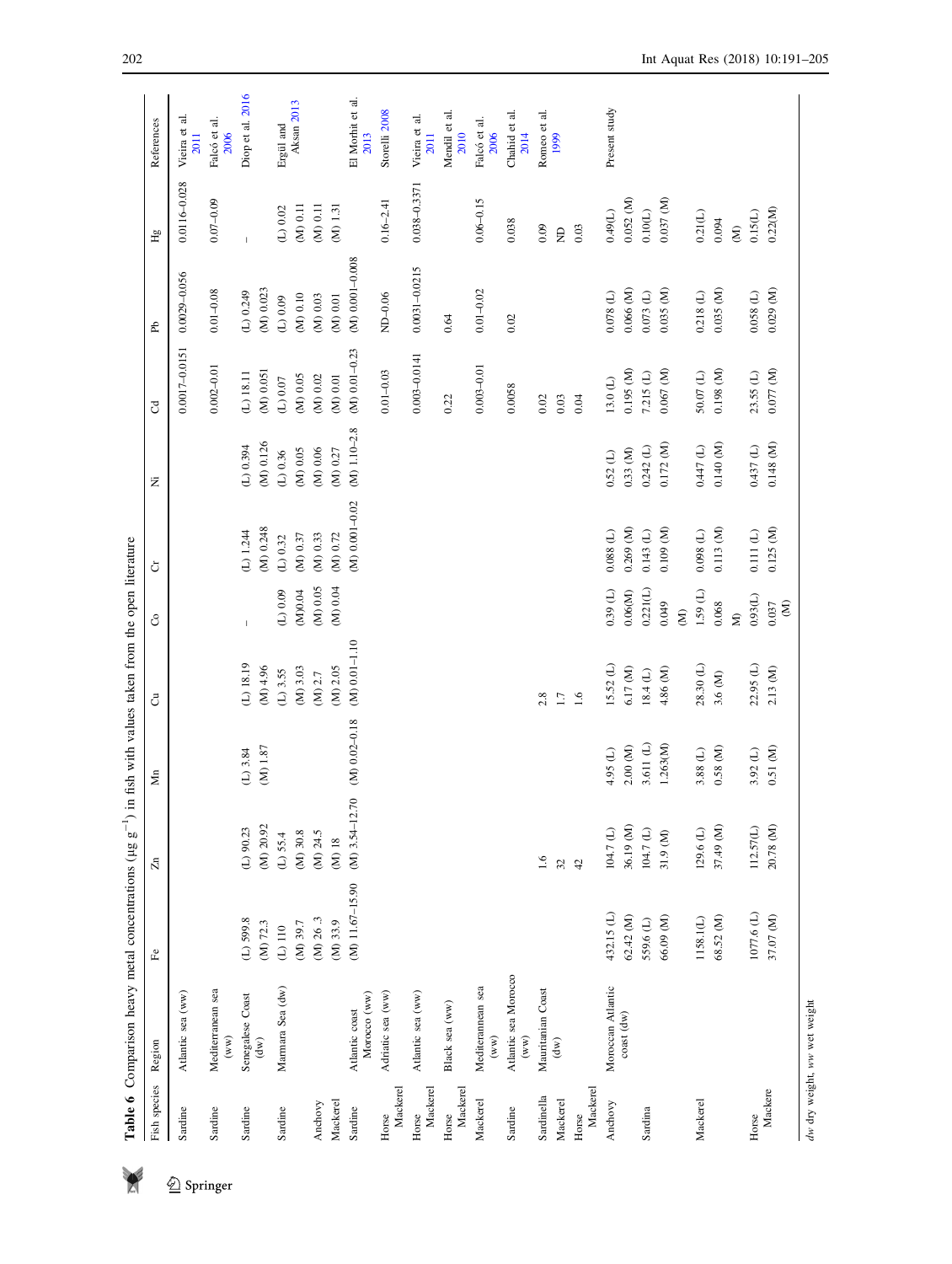<span id="page-12-0"></span>was no clear seasonal pattern in metal contents in fish muscles. However, we observed, a significant bioaccumulation behavior between species and organs. A high level of cadmium was recorded in liver of the different species which can be attributed to anthropogenic sources (phosphate industry) and to natural sources (upwelling activities). The toxic elements (Cd, Pb and Hg) recorded in edible muscle of the four pelagic fish species, were below the limit value established by the European Commission Regulation (European Commission (EC) [2008,](#page-13-0) [2014](#page-13-0), [2015\)](#page-13-0) and show that consumption of fish from the south Moroccan Atlantic coast cannot have a risk for health of consumers. However, the coastal zone and its components represent an expanding dynamic environment, which continues to be a key and a promising sector for the development of Morocco, and therefore, constant monitoring of the marine ecosystems in the southern coast sea is required by the concerned agency due to the increase of anthropogenic activities for safe supply of fish.

Acknowledgements This work was supported financially by ANR EPURE project (Trace-metal Element climatic Perturbations, Upwelling and Resources). We would like to express our gratitude to the project coordinators and the crew that participated in the survey on aboard the R/V Antea and to the engineers of the Pole Spectrometry Ocean Brest (PSO, IUEM, Brest, France) for their help running ICP-MS measurements. A special thanks go to Ms Zineb Zine El Abidine for editing English language of the whole text.

Open Access This article is distributed under the terms of the Creative Commons Attribution 4.0 International License [\(http://](http://creativecommons.org/licenses/by/4.0/) [creativecommons.org/licenses/by/4.0/](http://creativecommons.org/licenses/by/4.0/)), which permits unrestricted use, distribution, and reproduction in any medium, provided you give appropriate credit to the original author(s) and the source, provide a link to the Creative Commons license, and indicate if changes were made.

## References

- Afandi I, Chfiri R, Benhra A, Benbrahim S, Bekkali M, Bouthir FZ (2015) Heavy metal in four fish species from the Atlantic coast of Morocco. Int J Adv Res 3:368–376
- Andres S, Ribeyre F, Tourencq JN, Boudou A (2000) Interspecific comparison of cadmium and zinc contamination in the organs of four fish species along a polymetallic pollution gradient (Lot River, France). Sci Total Environ 248:11–25
- Annual Report, Office Chérifien des Phosphates, Maroc (2012). <http://www.ocpgroup.ma/finance/rapports-publies/rapport-annuel>
- AOAC (2000) Official methods of analysis of AOAC international. Animal feed.Chap.4 p.5. [http://webpages.icav.up.pt/PTDC/](http://webpages.icav.up.pt/PTDC/CVTNUT/4294/2012/AOAC%202000.pdf) [CVTNUT/4294/2012/AOAC%202000.pdf](http://webpages.icav.up.pt/PTDC/CVTNUT/4294/2012/AOAC%202000.pdf)
- Auger PA, Machu E, Gorgues T, Grima N, Waeles M (2015) Comparative study of potential transfer of natural and anthropogenic cadmium to plankton communities in the North-West African upwelling. Sci Total Environ 505:870–888
- Barron MG (2003) Bioaccumulation and bioconcentration in aquatic organisms. In: Hoffman DJ, Rattner BA, Burton GA Jr, Cairns J Jr (eds) Handbook of ecotoxicology, 2nd edn. Lewis Publishers, Boca Raton, pp 877–892
- Benbrahim S, Chafik A, Chfiri R, Bouthir FZ, Siefeddine M, Makaoui A (2006) Etude des facteurs influençant la répartition géographique et temporelle de la contamination des côtes atlantiques marocaines par les métaux lourds: cas du mercure, du plomb et du cadmium. Mar Life 16:37–47
- Bilandžić N, Đokić M, Sedak M (2011) Metal content determination in four fish species from the Adriatic Sea. Food Chem 124:1005–1010
- Biswas AK (2008) Current directions: integrated water resources development a second look. Water Int 33:274–278
- Blakas IT, Tugrel S, Salhogln I (1982) Trace metal levels in fish and crustaceans from Northeastern Mediterranean coastal waters. Mar Environ Res 6:281–289
- Bodin N, N'Gom-Kâ R, Kâ S, Thiaw O, De Morais LT, Le Loc'h F, Chiffoleau J-F (2013) Assessment of trace metal contamination in mangrove ecosystems from Senegal, West Africa. Chemosphere 90:150–157
- Boëly T, Fréon P (1979) Les ressources pélagiques côtières, In : Les ressources halieutiques de l'Atlantique centre-est. I. Les ressources du Golfe de Guinée de l'Angola à la Mauritanie, FAO Document Technique sur les Pêches 186 (1):13-78
- Boudou A, Ribeyre F (1997) Mercury in the food web: accumulation and transfer mechanisms. Met Ions Biol Syst 34:289
- Bruland KW, Franks RP (1983) Mn, Ni, Cu, Zn and Cd in the western North Atlantic. Trace metals in sea water. Springer, New York, pp 395–414
- Burger J, Gaines KF, Boring CS, Stephens WL, Snodgrass J, Dixon C, McMahon M, Shukla S, Shukla T, Gochfeld M (2002) Metal levels in fish from the Savannah River potential hazards to fish and other receptors. Environ Res 89:85–97
- Canli M, Atli G (2003) The relationships between heavy metal (Cd, Cr, Cu, Fe, Pb, Zn) levels and the size of six Mediterranean fish species. Environ Pollut 121:129–136
- Carr ME (2002) Estimation of potential productivity in Eastern Boundary Currents using remote sensing. Deep Sea Res Part II 49:59–80
- Carr ME, Kearns EJ (2003) Production regimes in four Eastern Boundary Current systems. Deep Sea Res Part II 50:3199–3221 Censi P, Spoto SE, Saiano F, Sprovieri M, Mazzola S, Nardone G, Di Geronimo SI, Punturo R, Ottonello D (2006) Heavy metals in coastal water systems. A case study from the northwestern Gulf of Thailand. Chemosphere 64:1167–1176
- Chahid A, Hilali M, Benlhachimi A, Bouzid T (2013) Contents of cadmium, mercury and lead in fish from the Atlantic sea (Morocco) determined by atomic absorption spectrometry. Food Chem 147:357–360

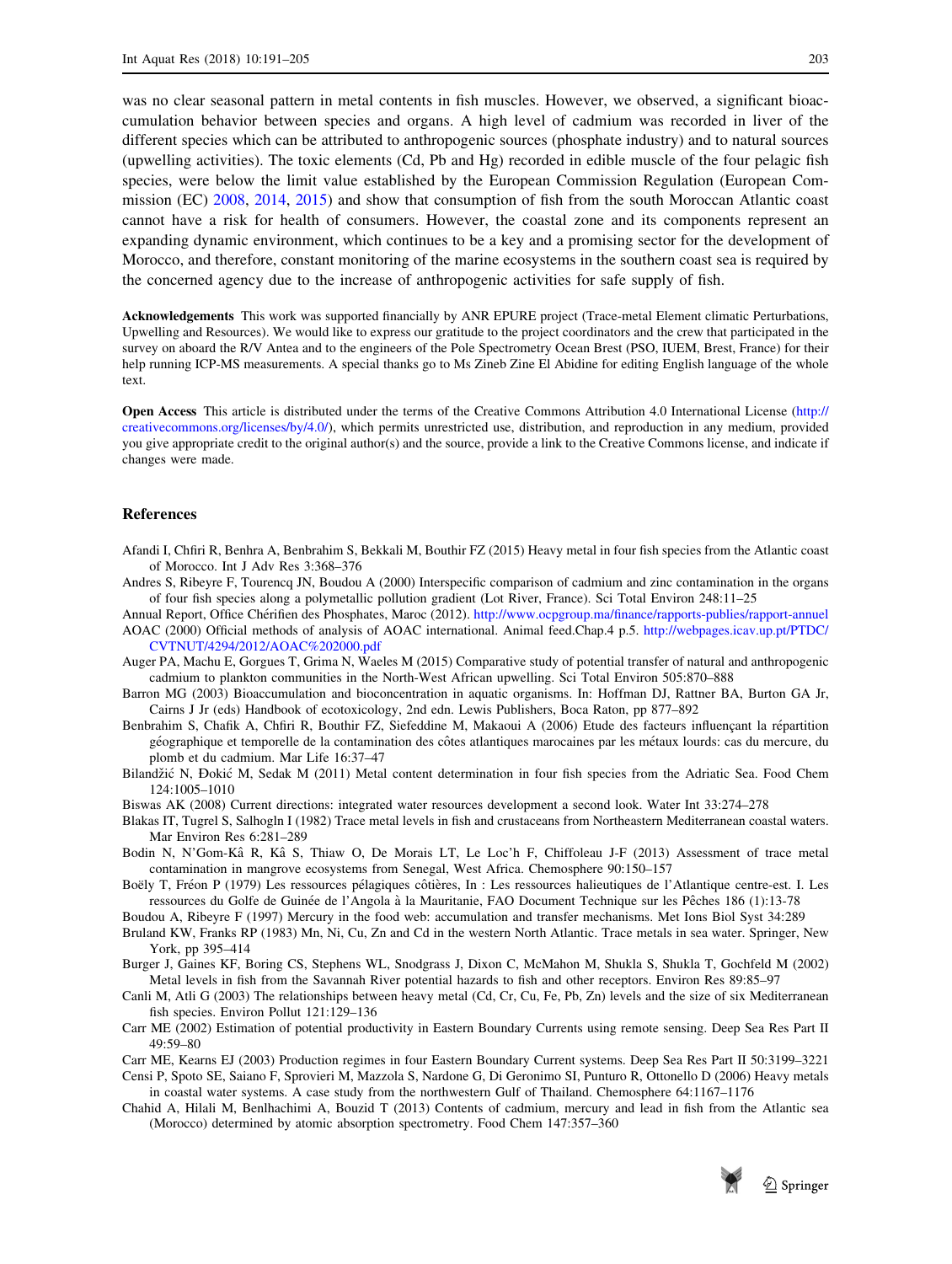- <span id="page-13-0"></span>Chahid A, Hilali M, Benlhachemi A, Kadmiri IM, Bouzid T (2014) Concentrations of heavy metals in muscle, liver and gill of Sardinapilchardus (Walbaum, 1792): risk assessment for the consumers. J Environ Occup Sci 3:47–52
- European Commission Regulation (E.C.) (2008) No 629/2008 of 2 July 2008 amending Regulation (EC) No 1881/2006 setting maximum levels for certain contaminants in foodstuffs. Official Journal of the European Union. 5.L.173/6
- European Commission Regulation (E.C.) (2014) No 488/2014 of 12 May 2014 amending Regulation (EC) no 1881/2006 as regards the maximum levels for cadmium in foodstuffs. Official Journal of the European Union. 5. L 138/75
- European Commission Regulation (E.C.) (2015) No 2015/1005 of 25 June 2015 amending Regulation (EC) no 1881/2006 as regards the maximum levels for lead in foodstuffs. Official Journal of the European Union. 5. L 161/9
- COPACE RI (1984) Les pêches dans l'Atlantique Centre-Est Recherches soviétiques sur les chinchards et les maquereaux de la zone nord du COPACE
- Copat C, Arena G, Fiore M, Ledda C, Fallico R, Sciacca S, Ferrante M (2013) Heavy metals concentrations in fish and shellfish from eastern Mediterranean Sea: consumption advisories. Food Chem Toxicol 53:33–37
- Couillard Y, Cattaneo A, Gallon C, Courcelles M (2008) Sources and chronology of fifteen elements in the sediments of lakes affected by metal deposition in a mining area. J Paleolimnol 40:97–114
- Cresson P, Travers-Trolet M, Rouquette M, Timmerman C, Giraldo C, Lefebvre S, Ernande B (2017) Underestimation of chemical contamination in marine fish muscle tissue can be reduced by considering variable wet: dry weight ratios. Mar Pollut Bull 123(1–2):279–285
- Diop M, Howsam M, Diop C, Cazier F, Goossens JF, Diouf A, Amara R (2016) Spatial and seasonal variations of trace elements concentrations in liver and muscle of round Sardinelle (Sardinellaaurita) and Senegalese sole (Soleasenegalensis) along the Senegalese coast. Chemosphere 144:758–766
- El Morhit M, Fekhaoui M, Elie P, Girard P, Yahyaoui A, El abidi A, Jbilou M (2009) Heavy metals in sediment, water and the European glass eel, Anguilla anguilla (Osteichthyes: Anguillidae) from Loukkos river estuary (Morocco, eastern Atlantic). Cybium 33:219–228
- El Morhit M, Belghity D, El Morhit A (2013) Metallic contamination in muscle of three fish species in the southern Atlantic coast the Laâyoune (morocco). Larhyss J 15:21–34
- Ergül HA, Aksan S (2013) Evaluation of non-essential element and micronutrient concentrations in seafood from the Marmara and Black Seas. J Black Sea Mediterr Environ 19(3):312–331
- Ersoy B, Çelik M (2009) Essential elements and contaminants in tissues of commercial pelagic fish from the Eastern Mediterranean Sea. J Sci Food Agric 89:1615–1621
- Falcó G, Llobet JM, Bocio A, Domingo JL (2006) Daily intake of arsenic, cadmium, mercury, and lead by consumption of edible marine species. J Agric Food Chem 54:6106–6112
- FAO (1983) Rapport du deuxième groupe de travail *ad hoc* sur les chinchards et les maquereaux de la zone Nord du CO PACE. Nouadhibou, COPACE/PACE/SERIES/83/27
- FAO (2001) Rapport du groupe de travail de la FAO surl'évaluation des petits pélagiques au large de l'Afrique NordOccidentale. FAO 657:1–133
- FAO (2012) Science and management of small Pelagics. FAO Fish Aquac Proc 18:1–606
- Fréon P, Stéquert B (1979) Note sur la présence de Sardina pilchardus (Walb.) au Sénégal: étude de la biométrie et interprétation. Cybium 6:65–90
- Gaudry A, Zeroual S, Gaie-Levrel F, Moskura M, Boujrhal F-Z, El Moursli RC, Guessous A, Mouradi A, Givernaud T, Delmas R (2007) Heavy metals pollution of the atlantic marine environment by the moroccan phosphate industry, as observed through their bioaccumulation in Ulva lactuca. Water Air Soil Pollut 178:267–285
- Gundogdu A, Culha ST, Kocbas F, Culha M (2016) Heavy metal accumulation in muscles and total bodies of Mullus barbatus, Trachurus trachurus and Engraulis encrasicolus captured from the coast of Sinop, Black Sea. Pak J Zool 48:25–34
- Henry F, Amara R, Courcot L, Lacouture D, Bertho ML (2004) Heavy metals in four fish species from the French coast of the Eastern English Channel and Southern Bight of the North Sea. Environ Int 30:675–683
- INRH (2013) Etat des Stocks et des Pêcheries Marocaines. Rapport technique 1p
- JariC<sup>T</sup> I, VisnjiC<sup>-</sup>JeftiC<sup> $\dot{Z}$ </sup>, CvijanoviC<sup>T</sup> G, GaCiC<sup>T</sup> Z, JovanoviC<sub>L</sub>, SkoriC<sub>S</sub>, Lenhardt M (2011) Determination of differential heavy metal and trace element accumulation in liver, gills, intestine and muscle of sterlet (Acipenserruthenus) from the Danube River in Serbia by ICP-OES. Microchem J 98:77–81
- Kargın F, Dönmez A, Çoğun HY (2001) Distribution of heavy metals in different tissues of the shrimp Penaeussemiculatus and Metapenaeusmonocerus from the Iskenderun Gulf, Turkey: seasonal variations. Bull Environ Contam Toxicol 66:102–109
- Kifani S, Masski H, Faraj A (2008) The need of an ecosystem approach to fisheries: the Moroccan upwelling-related resources case. Fish Res 94:36–42
- Kojadinovic J, Potier M, Corre ML, Cosson PR, Bustamante P (2007) Bioaccumulation of trace elements in pelagic fish from the Western Indian Ocean. Environ Pollut 146:548–566
- Kucuksezgin F, Altay O, Uluturhan E, Kontas A (2001) Trace metal and organochlorine residue levels in red mullet (Mullusbarbatus) from the Eastern Aegean, Turkey. Water Res 35:2327–2332
- Lewis MA, Scott GI, Bearden DW, Quarles RL, Moore J, Strozier ED, Sivertsen SK, Dias AR, Sanders M (2002) Fish tissue quality in near-coastal areas of the Gulf of Mexico receiving point source discharges. Sci Total Environ 284:249–261
- Li PF, Zhang J, Xie HJ, Liu C, Liang S, Ren YG, Wang WX (2015) Heavy metal bioaccumulation and health hazard assessment for three fish species from Nansi Lake, China. Bull Environ Contam Toxicol 94:431–436
- Maanan M (2008) Heavy metal concentrations in marine molluscs from the Moroccan coastal region. Environ Pollut 153:176–183 Makaoui A, Orbi A, Hilmi K, Zizah S, Larissi J, Talbi M (2005) L'upwelling de la côte atlantique du Maroc entre 1994 et 1998. CR Geosci 337:1518–1524
- Mendil D, Demirci Z, Tuzen M, Soylak M (2010) Seasonal investigation of trace element contents in commercially valuable fish species from the Black sea, Turkey. Food Chem Toxicol 48:865–870